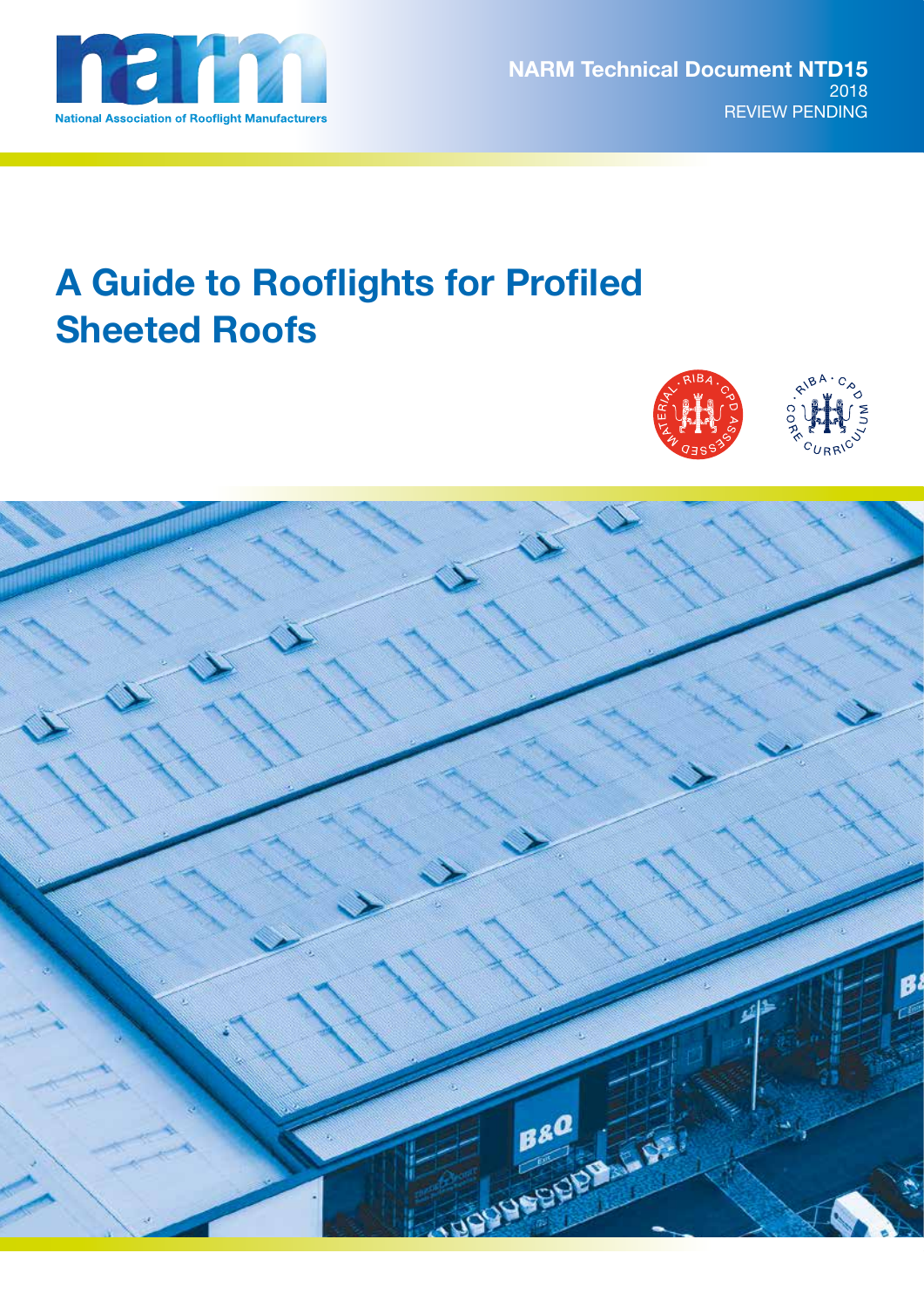# **Contents**

| 1 Scope                                                        | 3               |
|----------------------------------------------------------------|-----------------|
| 2 Introduction                                                 | 3               |
| 3 Roof Types, Rooflight Types & Rooflight Materials            | 5               |
| 3.1 Roof Types                                                 | 5               |
| 3.2 Rooflight Types                                            | $6\phantom{1}6$ |
| 3.3 Rooflight Materials                                        | 8               |
| <b>4 Non-Fragility and Durability</b>                          | 10              |
| 4.1 Non-Fragility                                              | 10              |
| 4.2 Durability                                                 | 11              |
| <b>5 Load Resistance</b>                                       | 12              |
| <b>6 Rooflight Installation</b>                                | 14              |
| 6.1 Installation of in-plane rooflights                        | 14              |
| 6.2 Special considerations when installing in-plane rooflights | 16              |
| <b>7 Building Regulations</b>                                  | 17              |
| <b>Conservation of Fuel and Power</b><br>7.1                   | 17              |
| 7.1.1 Designing with Rooflights to achieve the TER             | 18              |
| 7.1.2 Limiting U-values for Rooflights                         | 19              |
| 7.1.3 Rooflights and the Air Pressure Test                     | 20              |
| 7.1.4 Solar Gain                                               | 20              |
| 7.2 Fire Safety                                                | 20              |
| 8 Maintenance                                                  | 21              |
| 9 References                                                   | 23              |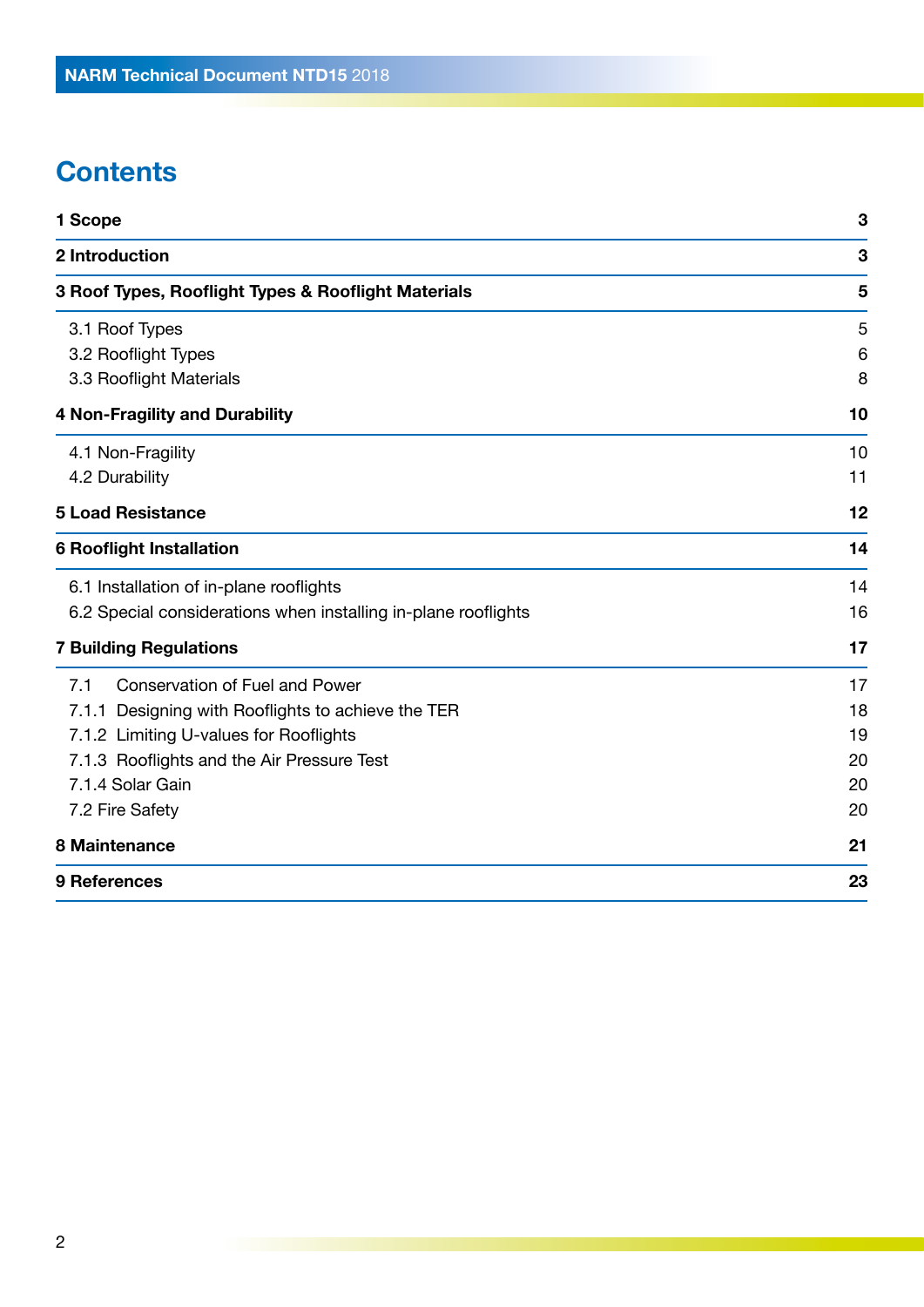### **1 Scope**

This NARM Technical Document provides details and guidance on the use of all forms of rooflights with profiled roofing systems. This includes profiled roofs made from metal and fibre cement, single skin, built up and composite panel roofs, including secret fix and standing seam roofs. It also includes both in-plane and out-of-plane rooflights (including barrel vaults and modular domes), and covers both specification and installation recommendations.

The contents are consistent with guidance within BS5427 "Code of practice for the use of profiled sheet for roof and wall cladding on buildings".

This Guide should be read in conjunction with BS5427, and other NARM Technical documents which can be downloaded free-of-charge from the NARM website at http://www.narm.org.uk/downloads/guidance/

# **2 Introduction**

The members of NARM offer a complete cross section of rooflight types, including modular domes, pyramids and flat glass rooflights; in-plane profiled rooflights; continuous barrel vaults, panel glazing systems and architectural glazing systems for skylights, lantern lights and atria.

Rooflights can help to provide natural light with qualities appropriate to the use of the building. NARM members can provide a knowledge base second to none on matters relating to the provision of high quality natural daylight into all types of buildings.

For those of us living in temperate Northern climates, the beneficial effect of sunlight is easy to recognise; a couple of sunny days seem to lift everyone's spirits. There is a growing body of evidence to suggest that buildings enjoying high levels of natural light are literally more successful than those more reliant on artificial light. In all environments the eye and brain functions respond better to natural light, so people perform better, while passive solar gain can reduce energy costs.

Rooflights can provide three times more daylight than the same area of vertical glazing as they may be distributed over the whole building space with no obstacles to light transmission. They can also provide a much more even distribution of light, particularly in larger structures. Where vertical glazing exists, the effective area for natural lighting will only be within 6m of the wall containing the window. These facts are well understood by most people involved in building design. However, the huge potential of rooflights to provide exactly the amount, type and distribution of natural light required, meeting any given specification, is not always appreciated.

Daylight design will be influenced by the building size and its usage. For smaller buildings vertical glazing will generally be adequate but only for areas within 6m of a window. For larger buildings, rooflighting or a combination of both roof and wall glazing will be needed.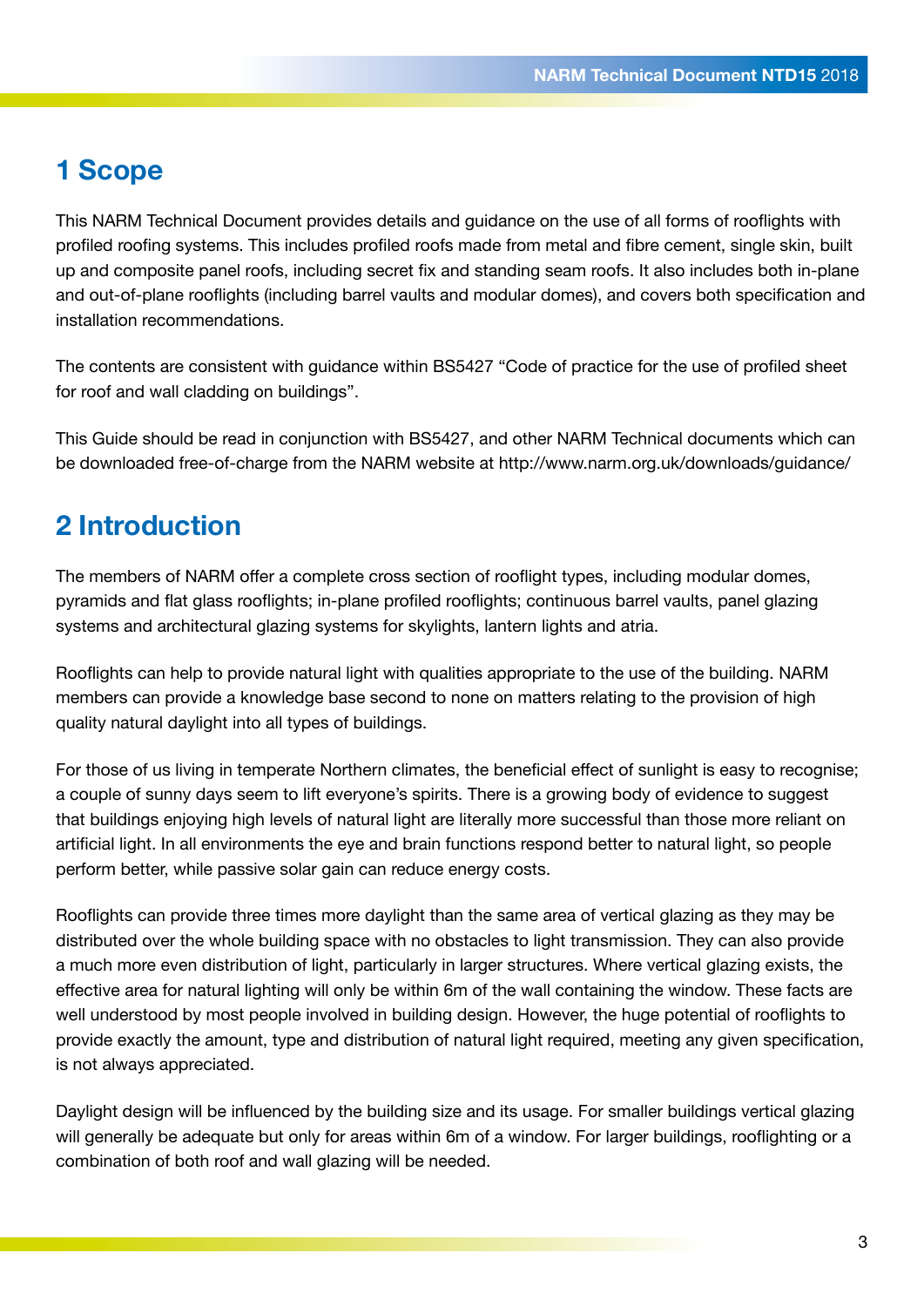At the design stage the rooflight specification and area within the roof will have been selected and calculated to provide the optimum levels of daylight required for the building type, along with the thermal transmission, solar transmission and the fire resistance to provide compliance with Building Regulations. In addition, the appropriate level of non-fragility to satisfy the requirements of the HSE CDM Regulations and the potential frequency of roof access should have been selected. It is therefore essential that the rooflight specification is not changed for cost reasons for example, as any of the factors referred to above could be compromised. In the worst case non-fragility or fire resistance may be adversely affected.

The use of rooflights manufactured by a NARM member will ensure that the intended specification and performance is achieved.

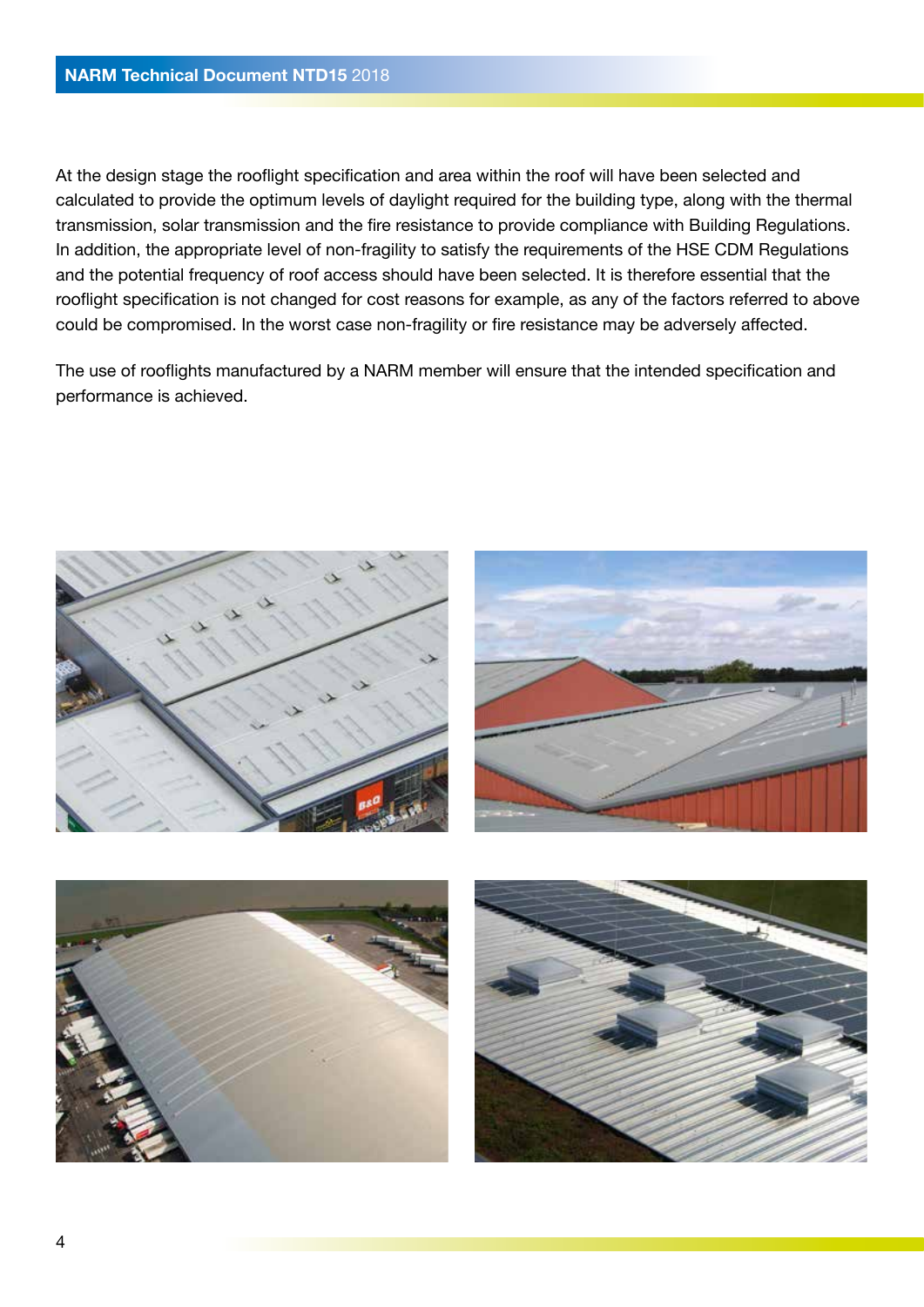# **3 Roof Types, Rooflight Types & Rooflight Materials**

### **3.1 Roof Types**



### **Built-up and single-skin profiled metal roofs**

Built-up (site assembled) roof systems are normally comprised of a profiled steel or aluminium liner sheet, spacer system, quilt insulation layer and a profiled steel or aluminium outer sheet that are assembled by the roofing contractor. Single skin systems are also available when Building Regulations allow the use of uninsulated roofs. There are through fixed systems that are secured to the roof support structure with purpose made selfdrilling fasteners; secret fix systems that have outer sheets with

no exposed main fasteners and which are locked onto clips that are fixed to the support structure; and standing seam systems that have their outer sheets mounted and seamed together tightly onto special halter upstands and that also have no exposed fasteners.

Built-up profiled metal roof systems may be used on pitched roofs, curved barrel roofs and some systems may be used for waveform roof designs.

### **Composite panel roofs**



Composite panels consist of a profiled metal outer sheet and liner that are bonded on either side of a solid insulation core that allows installation by the roofing contractor as a single unit. There are through fixed systems that are installed using purpose made self-drilling fasteners and secret fix and standing seam systems that have no exposed fasteners.

Composite panels may be used on pitched roofs and large radius curved barrel roofs.

#### **Built-up and single-skin profiled fibre cement roofs**



Profiled fibre cement roof systems are available with a profiled metal or fibre cement liner, spacer system, quilt insulation and a profiled fibre cement outer sheet that are assembled by the roofing contractor. Single skin systems are also available when Building Regulations allow the use of uninsulated roofs. There are through fixed systems that are installed using purpose made selfdrilling fasteners. Hookbolts or similar may also be used. Built-up profiled fibre cement systems are suitable for pitched roofs.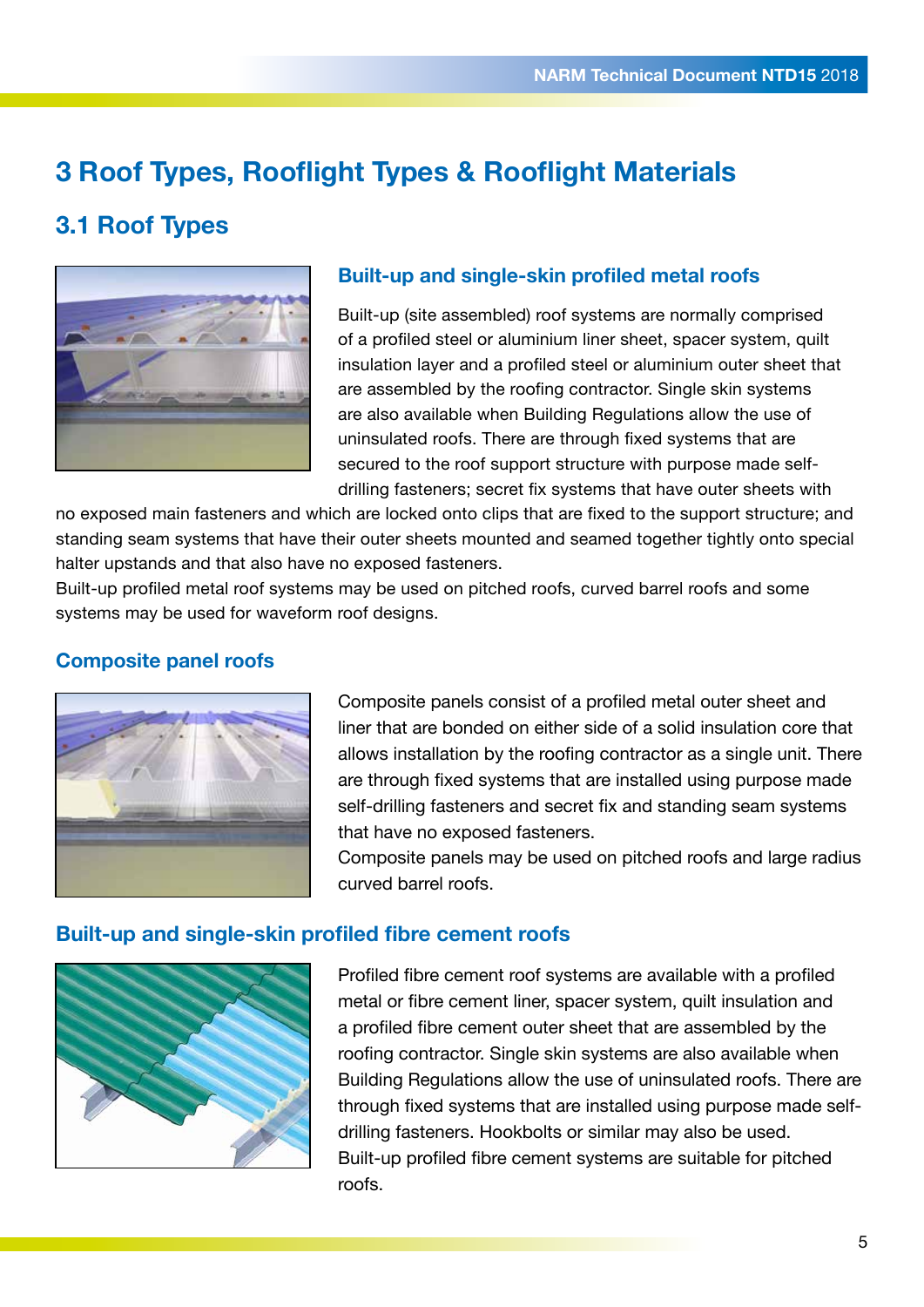## **3.2 Rooflight Types**

### **In-plane rooflights**

**In-plane site assembled rooflights** 



Site assembled (built-up) rooflights are supplied as translucent sheet profiled to match both the weather sheet and liner panels, with a separate intermediate layer for thermal performance.

Sealing the rooflight and adjacent metal liner panels creates an effective vapour barrier, achieving very low air tightness levels, whilst contributing to the non-fragile performance of the liner panel assembly.

Ventilation which occurs throughout the main

roof of built-up cladding systems can be used to ventilate the rooflight.

This is the best rooflight solution for a built-up roof, to minimise the risk of condensation in the surrounding roof. Site assembled rooflights should not generally be used with composite panel systems.

#### **In-plane Factory Assembled Insulating Rooflights (FAIRs)**

These are designed specifically for use with a composite panel roof system where they are the best solution. They are usually supplied as at least triple skin or better (or incorporating alternative insulation).

FAIRs should not generally be fitted with a built-up roof system as they cannot be effectively sealed against the adjacent liner, increasing risk of air-leakage and condensation in the surrounding roof.

There may be restrictions regarding how many may be side lapped together to form a run across a roof. This is due to potential minor width tolerance differences between the panels and rooflights that would create an accumulative difference the longer a run becomes.

For some roof systems with a profile difficult to match such as certain standing seam or secret fix systems (whether built up or composite), the rooflights have a simplified profile shape and are designed to be installed from the ridge down. This normally means that they will only end lap onto the roof cladding system, not the other way around.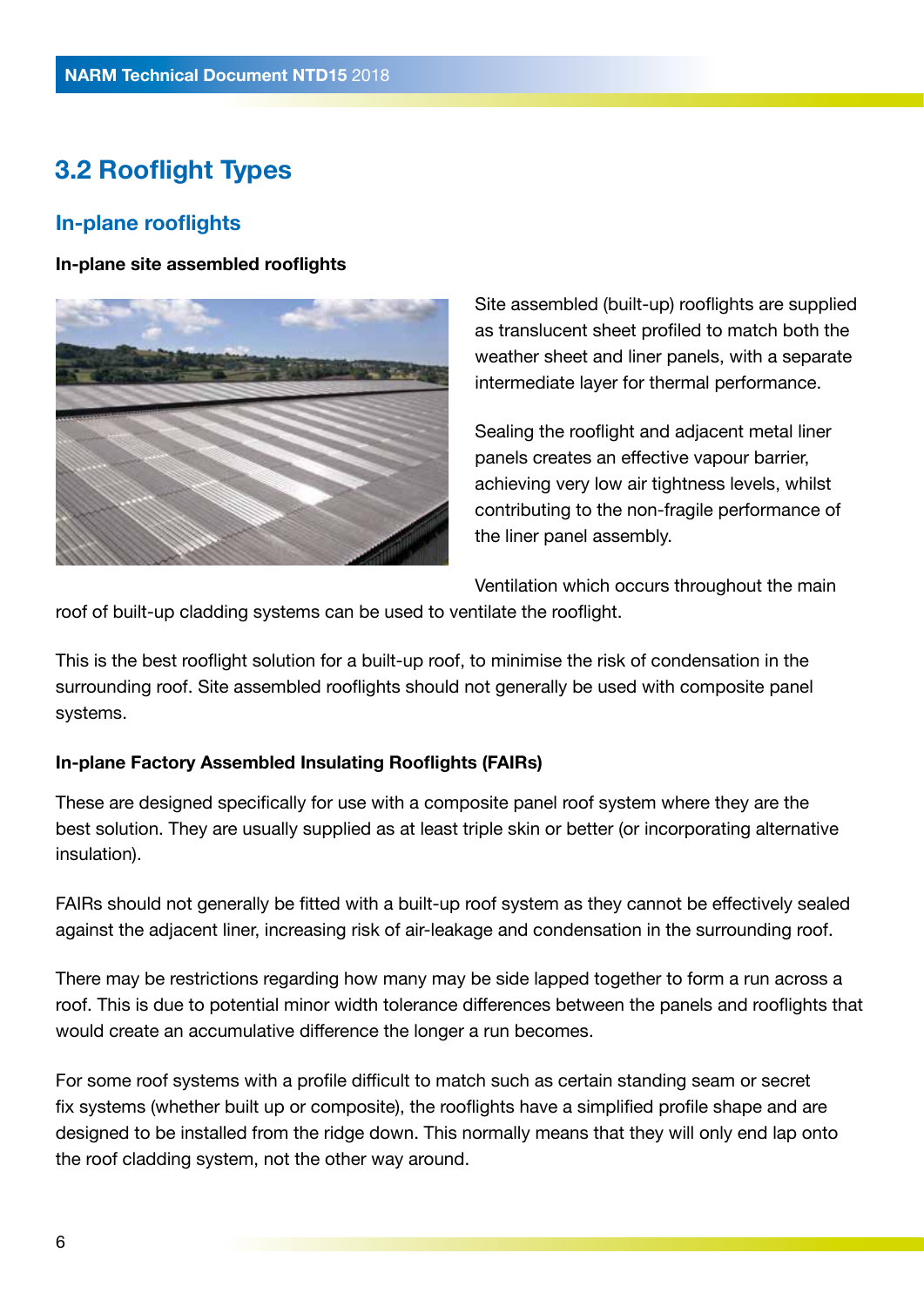### **Barrel-vault rooflights**



A number of proprietary barrel-vault systems are available. They are usually specified with Secret Fix Systems and for very low pitches. They can be used with single skin, built-up or composite roofs, with secret fix systems, curved roofs, flat roofs, along a ridge and in other low pitch applications.

They can be a feature element and also allow the inclusion of smoke and/or natural ventilation but are more expensive and require greater detailing to create apertures and upstands. In pitched roof applications, they should usually run from the ridge down, or will require a soaker detail.They can be

supplied as triple skin units or better or as a single or double skin barrel over a separate liner to construct a triple skin assembly. It is often preferable to use a separate rooflight liner in a built-up roof application to allow easy sealing of the rooflight and adjacent metal liner panels to improve condensation control, air-tightness, non-fragility and ventilation. Where an in-plane liner is not to be used, care must be taken to address these issues.

### **Modular rooflights**



Many proprietary individual modular rooflights (including polycarbonate domes and pyramids, and flat glass units) are available, and can be used in conjunction with profiled roofing systems. They should be fitted onto upstands: care is required to provide drainage around the upstand where these are formed mid-slope. Proprietary soaker units are available for use with through fix systems with end laps. At lower pitches (including standing seam systems) welded upstands or site fabricated upstands (for example in-situ GRP or PU

weathering by specialist sub-contractor) should be used. Modular rooflights are available in fixed and opening formats; opening variants are typically for natural ventilation but can also include access hatches and smoke vent variants.

*NOTE: For kerb construction and detailing recommendations around the perimeter of modular and barrelvault rooflights, please refer to NFRC guidelines and system manufacturer's recommendations.*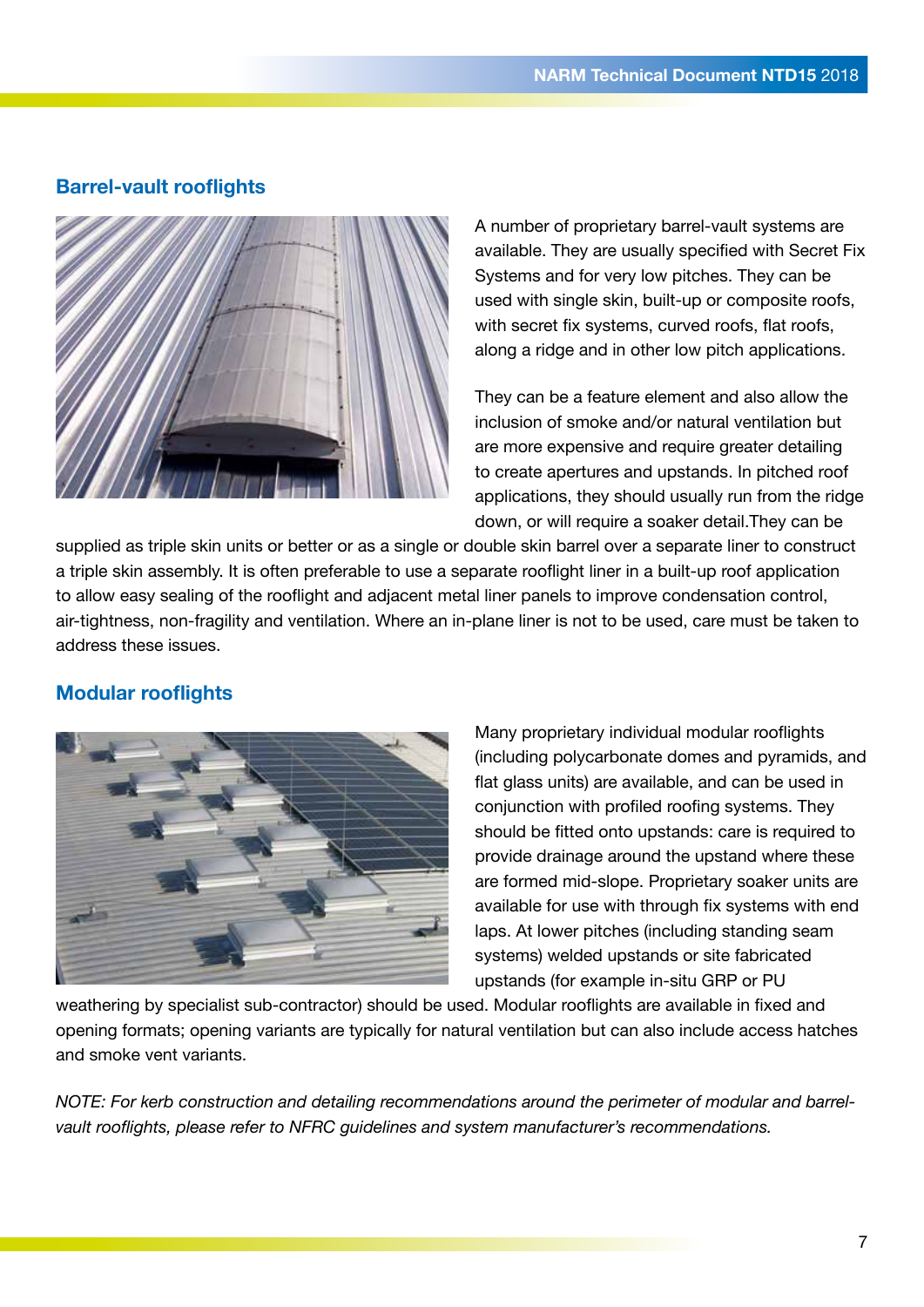### **3.3 Rooflight Materials**

In-plane rooflights are typically manufactured from either GRP or polycarbonate. They are available in a range of thicknesses and grades to suit individual applications, but are almost always significantly thicker than surrounding metal sheets (and thinner than surrounding fibre cement sheets). Profile definition of extruded polycarbonate and thinner GRP sheet is usually very good; thicker GRP sheets are more rigid, compressing sealant more effectively, so can form a better seal with surrounding sheets even where increased thickness means the match with surrounding sheet is not as good.

### **Glass Reinforced Polyester (GRP)**

GRP is a thermosetting material which is converted from a liquid into the finished product in a single operation. Once formed it cannot be reformed by the application of heat as with thermoplastics. For rooflight applications, NARM members that manufacture GRP rooflights use a pultrusion manufacturing process to produce profiled sheets or flat sheets that can be used for many different applications. In profiled form there are many hundreds of GRP rooflight types available.

In profiled sheeted roofs GRP is used for in-plane rooflights or out-of-plane continuous barrel vault rooflights. GRP is not normally used for other out-of-plane rooflight types such as domes due to manufacturing constraints.

GRP sheeting is manufactured with clear resins that incorporate UV inhibitors and UV absorbing film protection to exposed surfaces to prolong their useful service life and in natural translucent form provide high levels of light transmission in combination with good diffusion. Correctly installed GRP rooflights provide good, even light distribution throughout the interior building space. The addition of pigment during the manufacturing process allows any coloured tint to be available.

There are many variants of GRP rooflights available with a range of thicknesses and glass fibre reinforcement types to provide the non-fragility performance and durability required, with some variants matching or exceeding the impact and load resistance of the metal profiled sheeting that they are used with.

GRP is not affected by contact with any other materials commonly used in construction, but care should be taken when handling and installing GRP rooflights to ensure that the external surface protection layer is not damaged as this could lead to a reduction in service life and have an adverse affect on the non-fragility status of the rooflight.

As there is a vast range of GRP rooflights available it is extremely important to comply with the manufacturers' recommendations for handling, storage and installation of a specific type.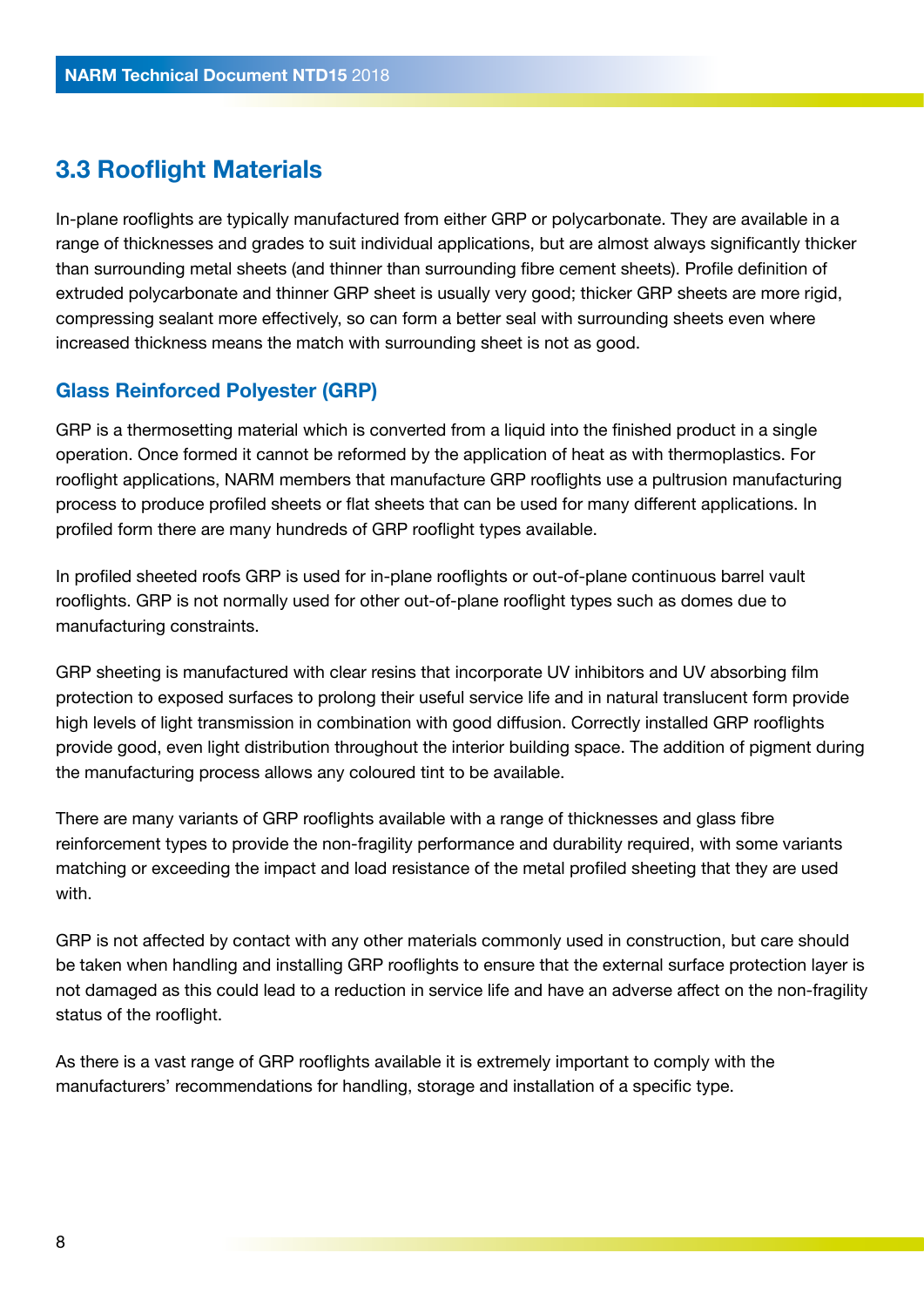### **Polycarbonate Material**

Polycarbonate is a thermoplastic material, often extruded into flat sheets for use in glazing bar systems. It can be reformed (for example by vacuum forming) into 3-dimensional products (such as domes), curved for continuous barrel applications or extruded into a profiled sheet.

Polycarbonate can also be extruded into a multiwall structured sheet for use in similar applications to flat sheets, offering greater rigidity and thermal performance and reduced cost but with a different aesthetic effect.

In metal roofs polycarbonate is generally used either as a multi-wall profile in-plane rooflight profile, or an out-of-plane skylight dome or continuous barrel rooflight.

Polycarbonate is a naturally clear material offering high levels of light transmission with direct un-diffused light, and can also be manufactured with an opal tint or other additives designed to diffuse light or reduce solar heat gain with reduced levels of light transmission. In some applications polycarbonate is also available with a textured inner surface, which can offer diffusion with high levels of light transmission.

Good-quality polycarbonate is supplied with an integrated UV-absorbing surface layer of co-extruded UV protective material. Polycarbonate with integral UV absorbing protective surfaces will both retain light transmission and resist discolouration well when handled and installed correctly, however the UV protection is required to maintain its basic structural properties. Therefore, while polycarbonate boasts exceptional impact strength and generally provides good non-fragility it can be vulnerable to premature failure if there is any rough or incorrect handling which damages its UV protection, such as seemingly minor scratches that could penetrate the UV co-extruded layer.

Additionally, a number of common chemicals such as plasticisers attack polycarbonate. Direct contact with either plastisol-coated profiled metal or PVC tape can result in rapid degradation and must be avoided, typically by using manufacturers' installation details. Polycarbonate is hygroscopic meaning it naturally absorbs small amounts of moisture, and has a high rate of linear thermal expansion; therefore, it is essential to follow manufacturers' installation and application recommendations to ensure problem free use.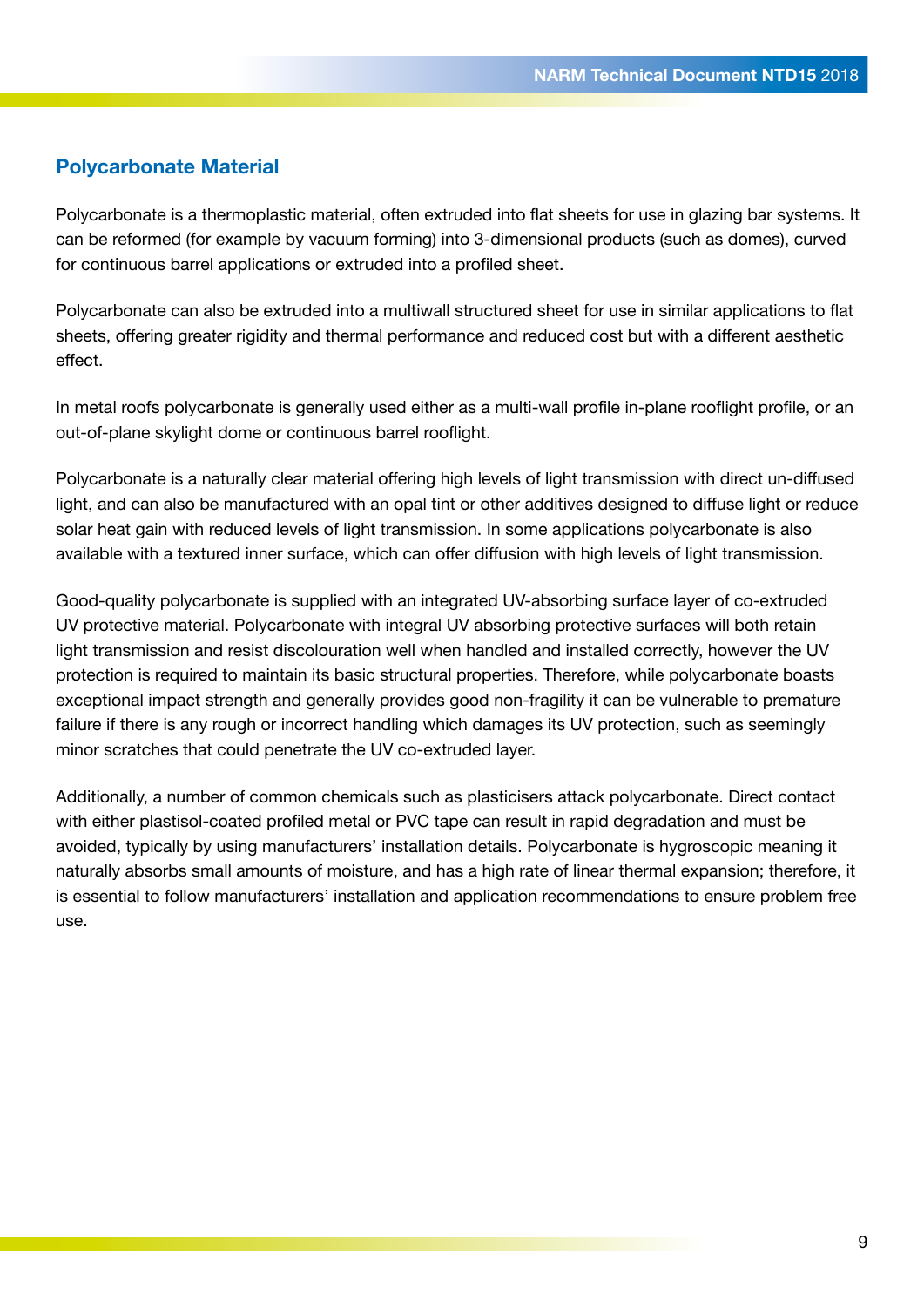# **4 Non-Fragility and Durability**

### **4.1 Non-Fragility**

The Health and Safety Executive (HSE) clearly state that those persons responsible for the design of a roof structure should consider carefully the potential to eliminate or reduce the hazard of using materials which are of a fragile nature.

The Advisory Committee for Roofwork (now Advisory Committee for Roofsafety - ACR), founded by HSE in conjunction with a number of roofing Trade Associations in the 1990's, developed a test which defines non-fragility classifications, ACR[M]001, and roof systems including rooflights should now be tested and classified non-fragile to this standard.

All rooflight manufacturers in the UK now make rooflights which can be classified as non-fragile when new and correctly installed. Non-fragility is a function of an installed assembly, and it is vital that a rooflight manufacturer's installation recommendations are followed correctly: use of incorrect details or deviations from installation instructions can result in a fragile assembly with potentially fatal consequences. Factors such as purlin centres, and number of spans can also affect performance, as well as details such as number, position and type of fasteners, the use of appropriate edge sealants, and the thickness (or weight) of rooflights.

A non-fragile rooflight is not designed to be walked on. It is designed to save lives by preventing people or objects falling through it accidentally when accessing roof areas not designed for regular foot traffic. However, a person or other object falling onto a non-fragile rooflight may cause damage to the rooflight, resulting in it becoming fragile.

Most rooflights should be designed to be non-fragile, with the non-fragility classification matching that of the surrounding roof.

Non-fragility is not a characteristic of any individual component, so cannot be guaranteed by the supplier of any component. Instead, it is a measure of performance of an entire roof assembly. Each component of the assembly has its own bearing on the final non-fragility status, including the number of fasteners, the angle the fasteners have been driven into the purlins and their placement into the purlins. The final assembly is not within the control of the rooflight manufacturer and therefore not in its gift to provide nonfragility guarantees (see NARM NTD08 for further details).

Whilst rooflight manufacturers and component suppliers cannot quarantee non-fragility in the long term, they can provide guidance on specifications necessary in order to reasonably expect non-fragility to be maintained for 25 years. Systems suppliers should be consulted separately.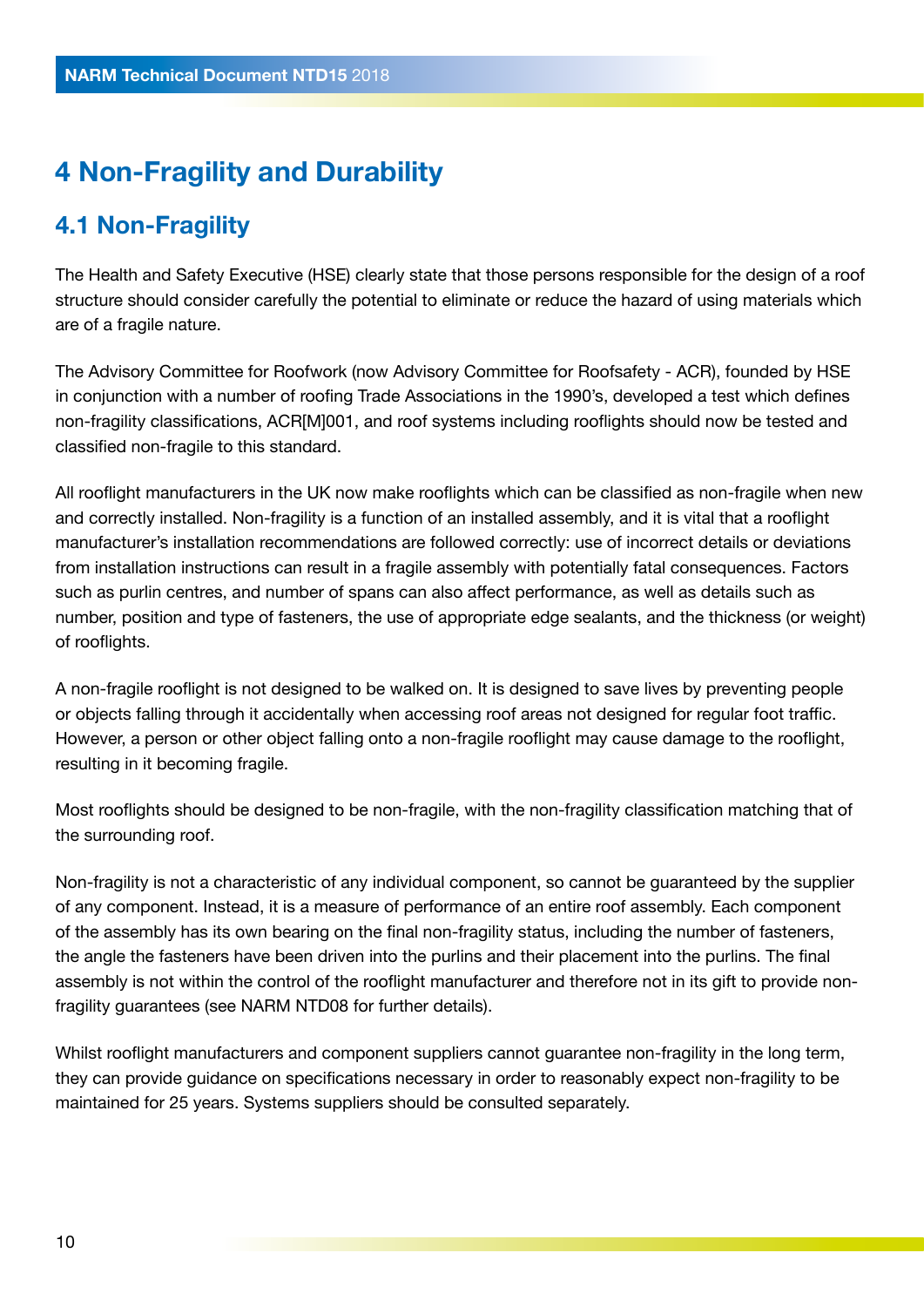At some point in its existence, any roof assembly, whether or not it includes rooflights, will become fragile. Therefore, any existing roof and/or rooflights should always be treated as if it were fragile unless there is clear documented evidence to the contrary.

NARM Technical Document NTD08 *Guidance on non-fragility for specifiers of in plane rooflights* provides further guidance for specifiers of in-plane rooflights, and NARM Technical Document NTD03 *Application of ACR[M]001 'Test for Non-Fragility of Profiled Sheeting Roofing Assemblies' to GRP Profiled Rooflight Sheeting* provides guidance on specification of GRP rooflights which can be expected to remain nonfragile in the long term.

For further information refer to HSG 33 *Health and Safety in Roofwork, ACR(M)001 Test for the Non -Fragility of Large Element Roofing Assemblies, ACR (CP)001 Recommended Practice for Work on Profiled Sheeted Roofs' and ACR(CP)002 Guidance Note for Safe Working on Fragile Roofs or Roofs with Fragile Elements.*

### **4.2 Durability**

GRP is inherently stable, inert and will provide excellent long term performance under most circumstances. Polycarbonate is a strong, high-performance material which will give good long-term performance when used in correct applications.

Both these plastic materials require protection from the effects of UV light to give their best aesthetic performance in the long term and function correctly as rooflights, however there is a significant difference between them when considering the need for UV protection for long term structural performance which must always be taken into consideration.

If unprotected, GRP will slowly yellow and the surface may slowly erode but the inherent strength of unprotected GRP is maintained in the long term. There are many very old GRP rooflights which have had no UV protection at all yet remain structurally sound, although now exhibiting significant discoloration and reduction in light transmission. On the other hand, polycarbonate requires UV protection not only to resist discoloration and maintain light transmission but also to maintain its basic structural properties. This makes it vulnerable to premature failure if there is any damage, for example through rough or incorrect handling, which compromises its UV protective layer. Polycarbonate can also be compromised by direct contact with a range of chemicals including plasticisers found in plastisol-coated profiled metal or PVC tape, and some common cleaning materials. Direct contact with these chemicals can result in rapid degradation of the polycarbonate sheet and must be avoided. Polycarbonate is also affected by its greater rate of thermal expansion, and should not be subjected to permanent stress, so it is vital that installation details accommodate thermal movement, for example by use of oversized fixing holes or as detailed in manufacturers' system details.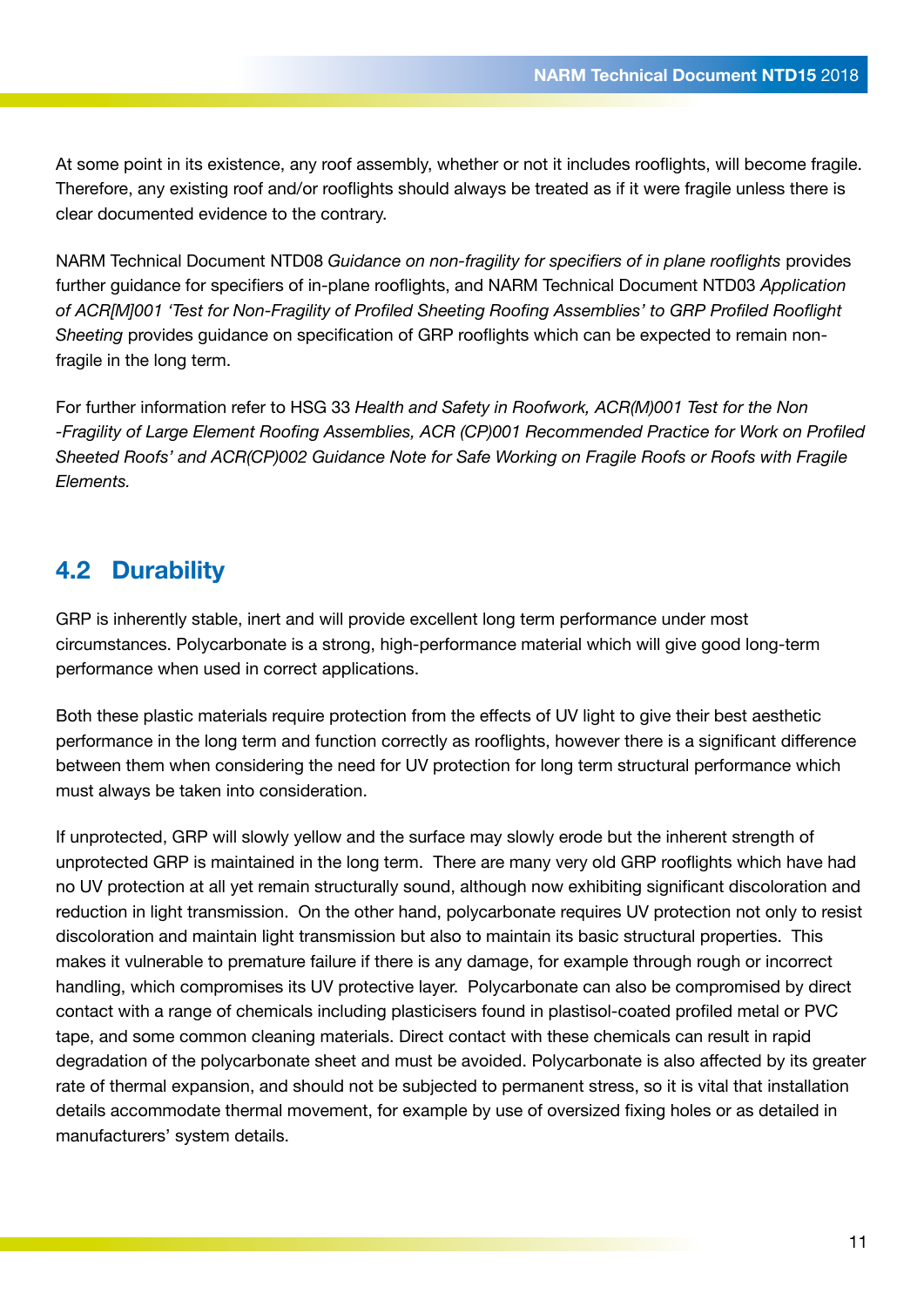The expected service life of rooflights can be summarised as follows: -

Polycarbonate: Typically 15-20 years, but up to 25 years depending on application GRP: Typically 25 - 30 years, but may be longer depending on application

For further information, refer to NARM Technical Document NTD 09 *Rooflights: glass, polycarbonate or GRP?.*

## **5 Load Resistance**

The loads that rooflights will be subjected to during their service life should be considered when selecting the appropriate rooflight specification and application required to resist such loads. Rooflights are more flexible than the surrounding profiled roof sheeting and can deflect greater distances without failure. The loads that can affect rooflights are described below.

#### **Snow loads**

Snow loads will vary depending upon the roof shape, size and the geographical location of the building that it is covering. The highest roof snow loads are usually in a valley between adjacent roofs or at the eaves or verge junction with a parapet wall. Snow loads on a roof will have been calculated at the design stage along with the location and specification of any rooflights to either avoid areas of high local loadings or to ensure that the rooflights can withstand the expected loads.

When subjected to snow loads in-plane rooflights should not deflect more than  $L/30$  where  $L =$  purlin span, and no greater than 50mm to prevent end lap seals from being adversely affected.

The snow load resistance of out of plane rooflights such as continuous barrel vaults or domes can be affected by their design, shape, any structural framing or any internal structural elements for example.

#### **Wind loads**

Wind loads also vary depending upon roof shape, size and geographical location with some parts of the UK having far greater wind speeds than others. Wind suction can occur when wind passes over a roof and can be particularly high at the corners of buildings and around roof perimeters and the ridges. Wind loads can tear rooflights over their fasteners if the rooflights and their fixing method are not of the appropriate specification.

When designing for wind loads in-plane rooflights should not deflect more than  $L/30$  where  $L =$  purlin span, and no greater than 50mm to prevent fixing holes from becoming oval that could lead to sheet tear-over or localised cracking.

The wind load resistance of out of plane rooflights is subject to the same factors as for snow load resistance.

For detail see BS5427 (clause 5.4.4)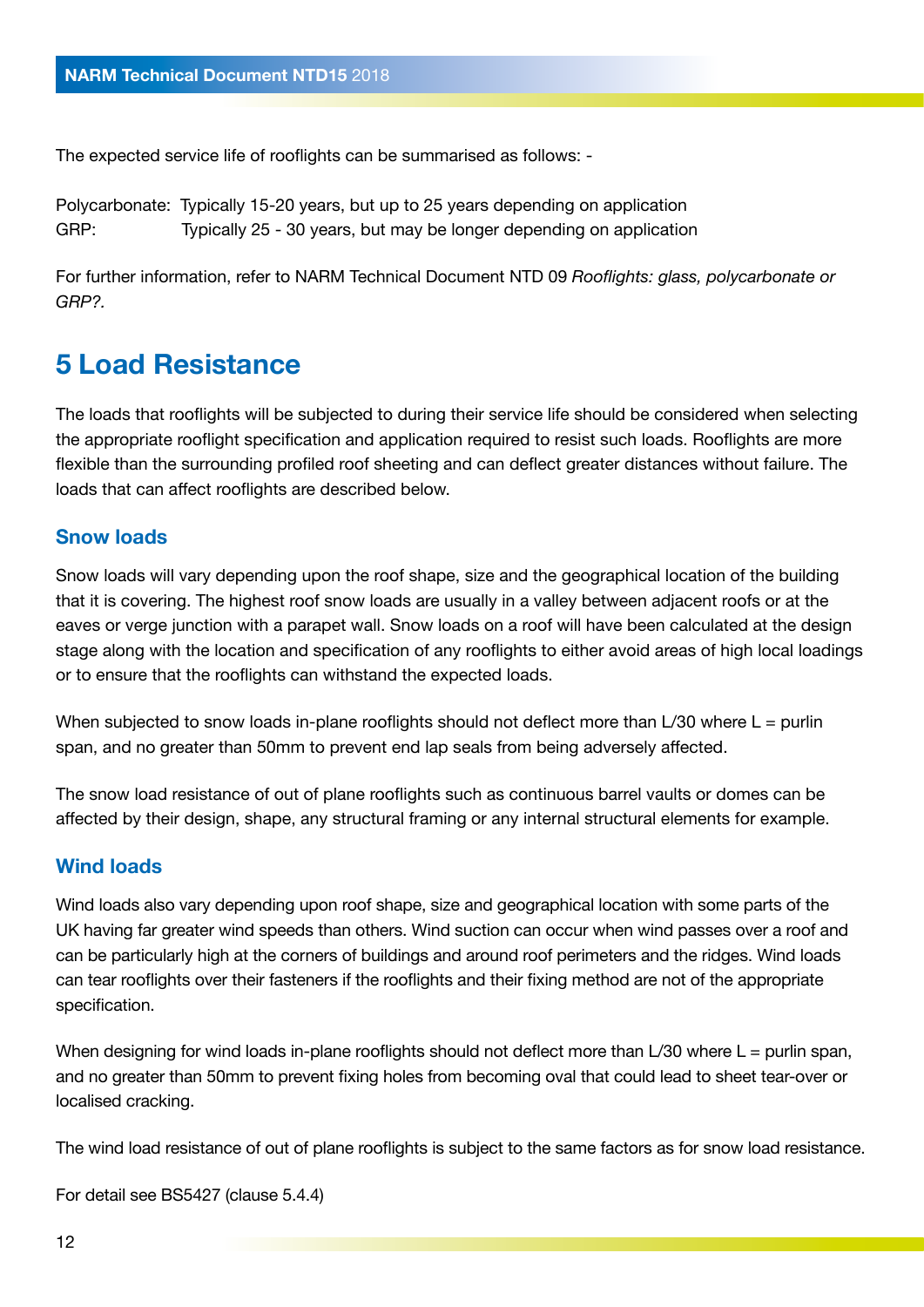### **Concentrated loads**

Foot traffic on rooflights used in profiled sheeted roofs must always be avoided. Rooflights should always be designed and installed to be non-fragile to ACR[M]001 to minimise risk of injury to anyone accidentally walking or falling onto a rooflight – but non-fragile rooflights may be damaged by such loads, requiring replacement.

There are rooflight systems available which can withstand accidental foot traffic without damage – but any foot traffic may result in the rooflights surface protection being damaged which will cause premature degradation and reduce load resistance and is never recommended.

Building Regulations Approved Document A paragraph 4.1 includes a requirement that all materials used to cover the roof shall be capable of withstanding the concentrated imposed loads specified in BS EN 1991-1-1 *Eurocode 1: Actions on structures Part 1: General actions. Densities, self-weight, imposed loads for buildings* (which defines a concentrated load of 0.9kN), but explicitly states that rooflights (transparent covering materials) are excluded from this requirement but only provided that they are non-fragile.

### **Impact loads**



There is always the risk of trips and falls on profiled sheeted roofs. A falling person will generate an impact load on the area of roof where they land. Modern rooflight systems are designed to be impact resistant or non-fragile as defined by test to ACR[M]001, although they will often be damaged by large impacts and will require replacement. This is covered in Section 4: Non-fragility and durability.

Whatever the load type, rooflights will be specified

at the building design stage to withstand or avoid the load. In addition to the rooflight specification, the way that they are fixed, and the components used to fix them with will play a crucial part in their resistance to load. It is therefore extremely important that the manufacturers' recommendations are always followed.

For further information, refer to BS5427:2016+A1:2017 *Code of practice for the use of profiled sheet for roof and wall cladding on buildings*

# **6 Rooflight Installation**

Correct installation is the key to success with rooflights. Non-fragility classification, weather-tightness, airtightness, structural performance and resistance to wind and snow loads, long term performance and warranties all depend on correct installation.

The need for safe roof access should always be considered when determining rooflight layout to avoid risk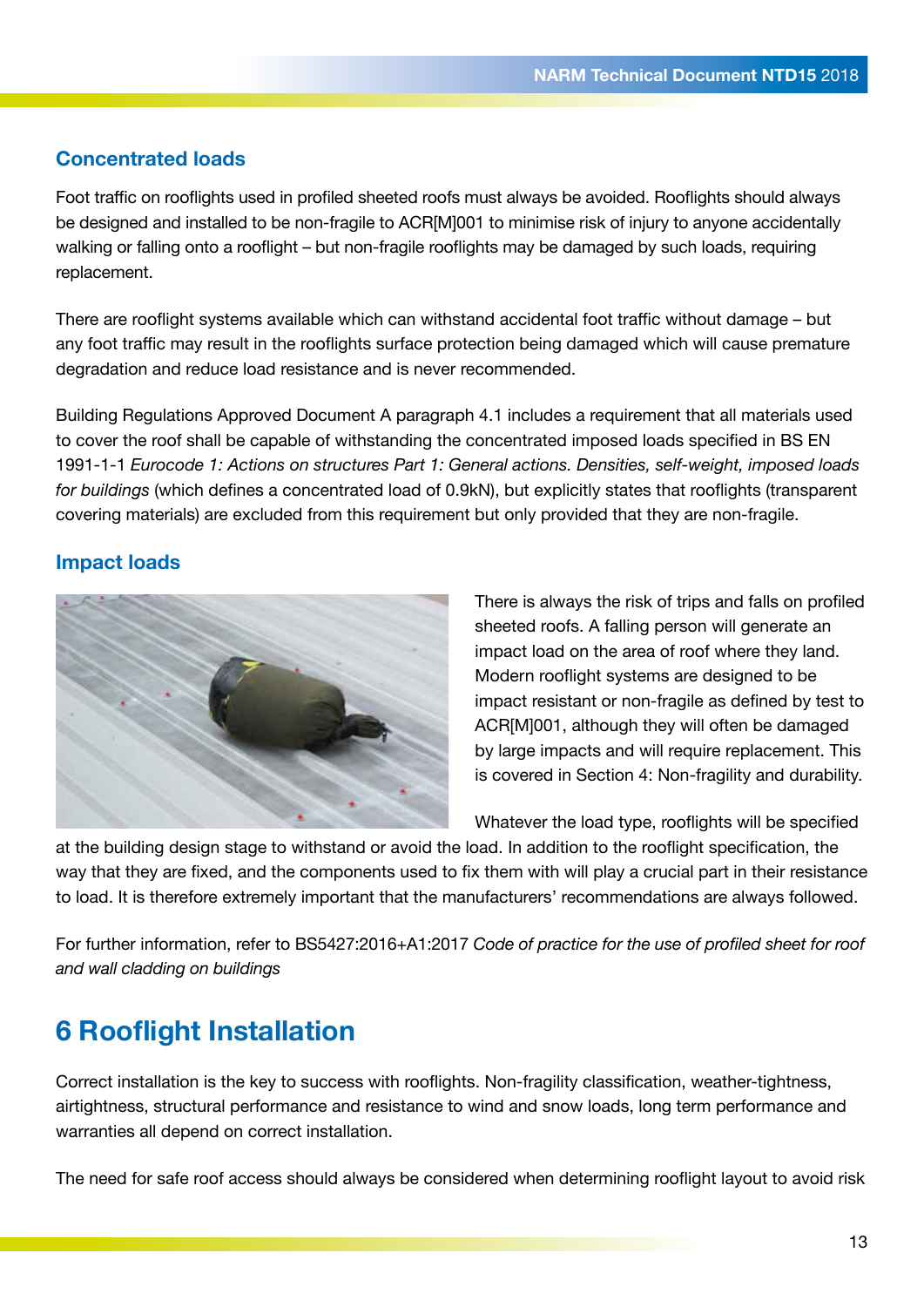of accidental foot traffic damaging rooflights. For example, close proximity of rooflights to access hatches and safety lines or to any areas where regular access is required (for example to PV panels for cleaning) should be avoided.

Roof ancillaries and services (for example lightning conductors or cables from PV panels, cable trays or any pipework) should not be in direct contact with, or supported by, rooflights.

Manufacturers and suppliers should provide detailed installation details; these may vary from system to system and from manufacturer to manufacturer, and it is crucial that the correct installation instructions from the rooflight supplier must be identified and ALWAYS followed in detail.

Installation details for out-of-plane rooflights vary significantly from rooflight to rooflight: no generic advice is possible.

### **6.1 Installation of in-plane rooflights**

Generic advice for installation of in-plane rooflights is included within BS5427 and below, but manufacturers recommendations should always take precedence. Particular attention should be paid to the following details:

### **Main Fixing**

- **Roof pitch.** Through fixings, end laps or both should generally only be used in accordance with the minimum pitch requirements defined in BS5427 (see section 5.1.3) unless system suppliers confirm otherwise. These show a minimum design pitch of 5.5 degrees to achieve a minimum finished pitch of at least 4 degrees.
- **Number and type of fasteners, and type of washer.** Typically, trapezoidal profiles should be trough fixed at end laps with at least 5 fasteners per metre width, maximum 200mm apart, fitted with large, minimum 29mm diameter, washers with bonded soft EPDM seals, typically 40 - 50 shore hardness. Some profiles (particularly factory assembled rooflights) require more than one fastener per trough. Less fixings may be required at intermediate purlin locations unless specifically recommended otherwise by the rooflight or system manufacturer. In high wind load applications (including verges, eaves and ridge of large buildings) additional fasteners, heavier sheet or reduced purlin span may be required. If smaller washers are used, additional fasteners will usually be required.

Factory coloured poppy red fasteners (main and secondary) to secure rooflights are used to highlight the position of rooflights on the roof, to reduce risk of inadvertent foot traffic. Avoid use of lightweight washers: large diameter washers, if not thick enough, can easily flatten or invert under tightening loads; they then form stress raisers -worse than when using 19mm washers. Fasteners should generally be austenitic stainless steel, grades 304 or 316, where long term performance is required

• **Choice of trough or crown fixing.** Trough fixings are usually essential at end laps to ensure good compression of sealants in the trough, where a seal is most important. Where crown fixings are used at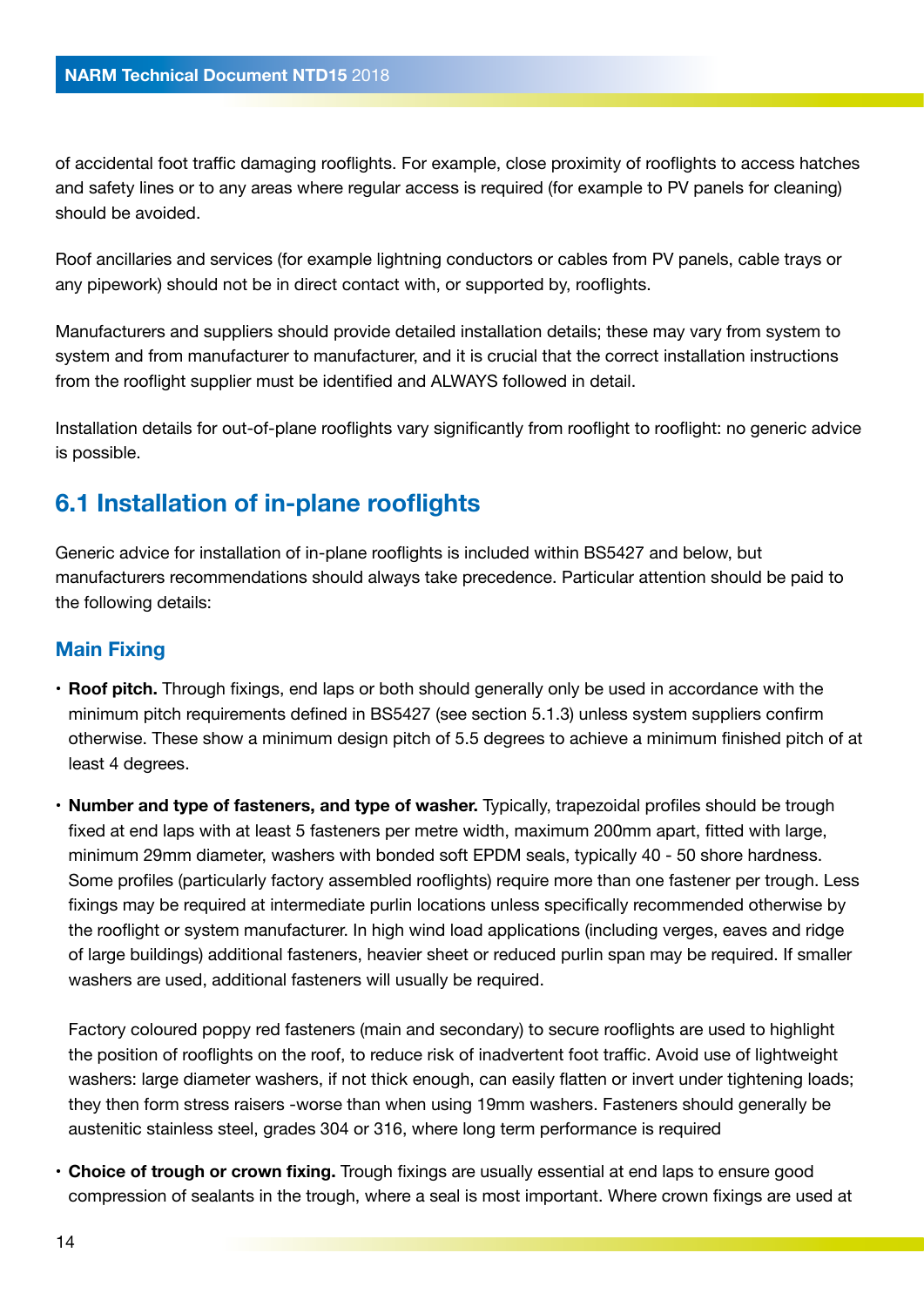intermediate purlins a saddle washer is normally required in conjunction with a 19mm bonded washer. However it is essential to follow manufacturer guidance where given.

- **Size and specification of sealants.** Preformed beads are usually preferable to gun applied sealant for a reliable seal. Sealant should be pale coloured (e.g. light grey) Class A as defined in NFRC Technical Bulletin 36. Bead size should be selected to fill gaps, whilst still possible to compress where necessary typically pale coloured 6x5mm, 8mm round bead or U-section 22x5mm. Thin wide rectangular sections are generally less effective. Care must be taken to ensure sealant is not stretched across corrugations when applied.
- **Relative position of sealants, fixings, laps and supporting structure.** Good compression of the end lap sealant is crucial to good sealing. Fasteners should generally be in the centre of the lap, with 2 beads of sealant positioned equally above and below fixing line to prevent bird mouthing; sealants should be positioned close to the line of fasteners (and there should be a sufficient number of trough fasteners) to ensure good compression of the sealant (generally sealant should be within 25mm of the fixing line). Increased length laps do not help and can be counter productive; use of shorter laps can sometimes help ensure sealant is correctly positioned to give good compression. On roofs where 3 and 4 way lap joints occur that include rooflights, the correct application of lap seals is shown in NFRC Technical Bulletin 44. Although this document only illustrates profiled metal sheeting the recommendations provided may also be applied to in-plane rooflights.
- **Workmanship.** Workmanship and quality of installation of roof systems become more critical as roof pitch decreases. Ensure fasteners go in straight, and perpendicular to sheet purlin surface; they must be correctly tightened to ensure the washer seal is properly compressed, but must not be overtightened, which can dish the rooflight creating ponding over the fastener. Particular care is required to ensure fasteners into Factory Assembled rooflights are inserted into the middle third of the filler block (where present on intermediate purlins) and not overtightened to prevent damage to the rooflight.
- **Fixing sequence.** Always fix progressively from one end of the rooflight. Do not pin both ends first, especially in windy weather, as stress deformation can result. Avoid fixing in windy weather.
- **Accommodate thermal movement.** Always follow manufacturer's specific installation instructions. With polycarbonate, if no installation instructions are available pre-drill carefully with oversize holes (typically 1mm larger diameter per metre of sheet length) using slow speed drill. Position fasteners at centres of holes.
- **Separation.** Always isolate incompatible materials (for example polycarbonate must never come into direct contact with plastisol coatings or PVC tape). Where necessary isolate laps with durable tape (NOT PVC), preferably pale coloured.

#### **Secondary Fixing (side-laps)**

Rooflight side laps should be sealed and stitched with purpose-designed self-drilling stitching fasteners at not more than 450mm centres (300mm for high wind-loads or in exposed areas).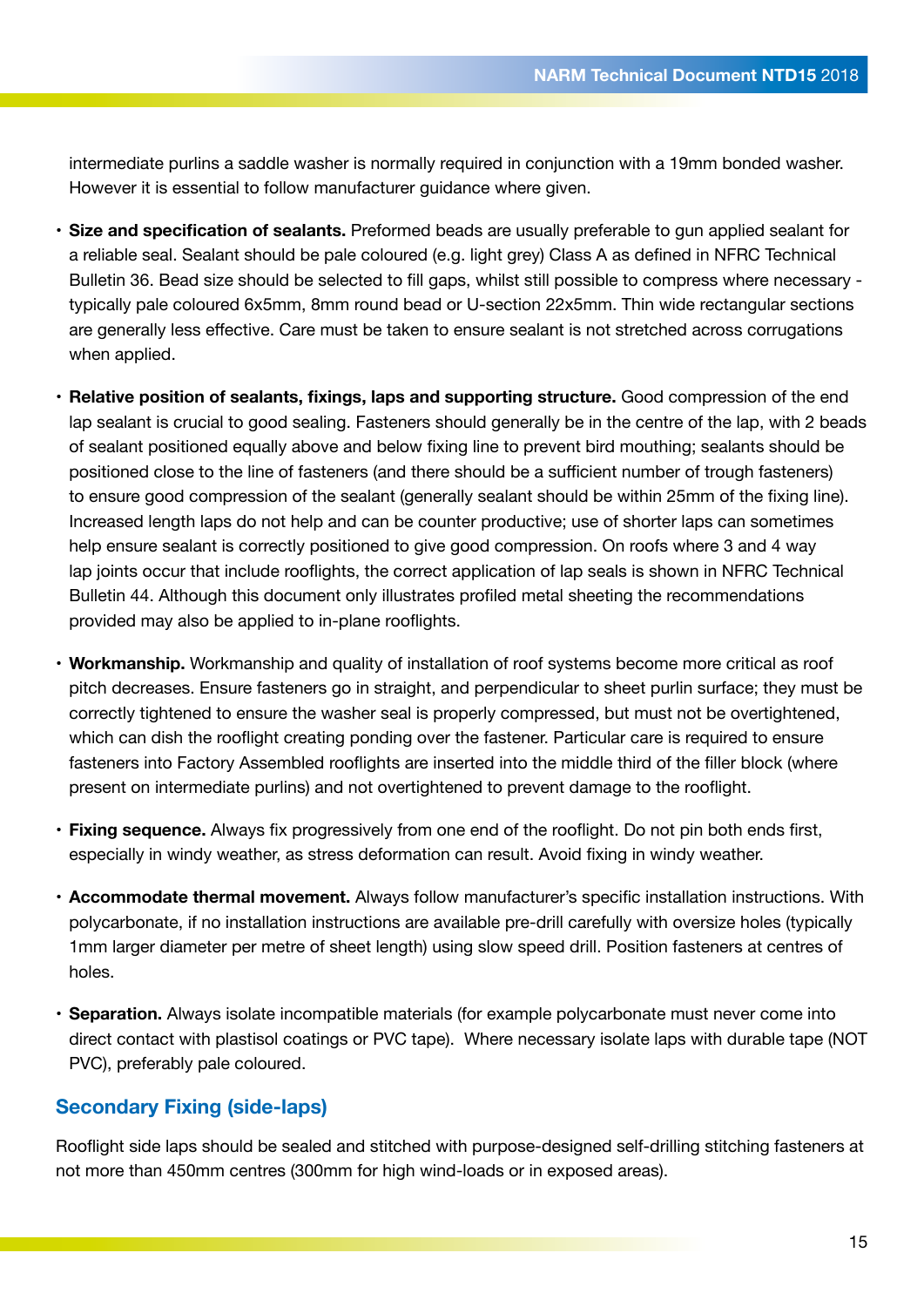If the rooflight material is the underlapping material, rubber or metal grommet type fasteners must be used, but this should be avoided if possible, by:

- specifying a metal strip in the underlap side of all factory assembled rooflights.
- lapping site assembled rooflights over metal at both sides wherever possible.

### **Liner Panels**

- fit rooflight liners over metal at both sides wherever possible.
- with flexible/shallow profile liner panels, seal side laps (with 50mm wide film or foil backed butyl tape applied over the lap) at both sides to maintain vapour check.
- with more rigid profile liners used with 0.7mm steel sheets, seal laps at both sides either with 50mm wide film or foil backed butyl tape applied over the lap, or stitch with a butyl seal within the lap.
- Do not leave liner panels exposed in windy weather. They should be over-sheeted before being exposed to significant loads.

### **6.2 Special considerations when installing in-plane rooflights**

- It is vital when installing a rooflight from a particular manufacturer that the installation instructions or recommendations from that manufacturer are followed in detail – even if these vary from generic details for rooflight installation provided by the supplier of the surrounding roof system. Care should be taken not to install rooflights of one type or from one manufacturer when installing a rooflight of a different type or from another manufacturer (which could result in the wrong fastener types or sealant being used or for those components to be incorrectly located). There are important reasons for the fastener methods recommended for the specific rooflight types and following instructions for alternative rooflight types or suppliers can result in leaks or other failures.
- At least one sealant run should always be located on the exposed side of the main fasteners in an end lap or the stitch fasteners in a side lap. This is to ensure water cannot enter the lap joint, travel down the fastener shaft and on into the building space.
- For long term rooflight non-fragility, austenitic stainless-steel fasteners are recommended to avoid the risk of carbon steel fasteners corroding that could compromise long term non-fragility.
- Rooflight non-fragility is also affected by the frequency of fixing, the fastener sealing washer size or type and the location and type of sealants. Manufacturers' instructions or recommendations must be followed to ensure a non-fragile rooflight.
- In-plane rooflights are normally designed to span a minimum and maximum distance between purlins in order to maintain their intended level of non-fragility. Rooflights should not be fitted to purlin spacings above or below the minimum and maximum recommendations as this could affect non-fragility and/or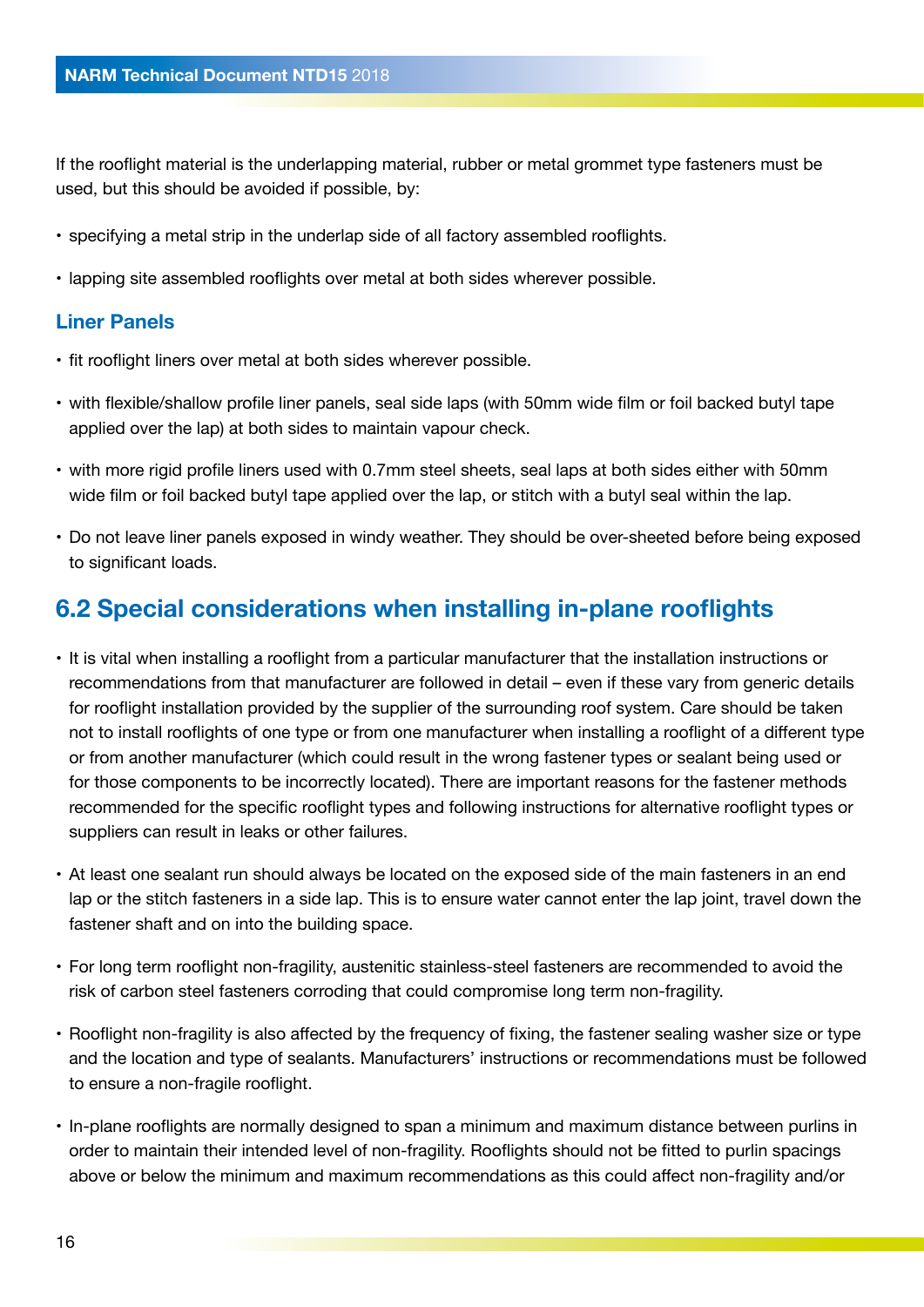mid-span deflection. It should be noted that rooflights have different spanning characteristics than the metal or fibre cement sheets that they are used with and react very differently under load.

- Through fixed in-plane rooflights should not be fitted at pitches below the minimum pitch recommendations for through fixed roofs as shown in BS5427 (see clause 5.1.3). the sequence of fixing can also be an important factor to prevent defects. For example, it is recommended that in-plane rooflights are fixed first at the bottom downslope end and then at each subsequent purlin position until finishing at the top upslope end (rather than pinning at both ends before fixing at intermediate purlins) to avoid distortion of the rooflight or damage around fasteners.
- Some rooflight types such as factory assembled insulating rooflights for use with composite panel systems are not suitable for use in roofs on buildings that have a high internal humidity, such as laundries or composting plants. Moisture may enter the rooflight box and build up until it leaks out into the building or causes discolouration due to algae growth. For swimming pool applications incorporating rooflights consult the rooflight, sealant and fastener manufacturers for specific advice.
- Rooflights may need to have a minimum strength to withstand various load types. Rooflights of a lesser strength than that required may fail when subjected to the loads in question. See Section 5, Load Resistance.

For further information, refer to manufacturers' published installation recommendations and BS5427:2016+A1:2017 *Code of practice for the use of profiled sheet for roof and wall cladding on buildings*

# **7 Building Regulations**

### **7.1 Conservation of Fuel and Power**

This subject is covered by Approved Document L2A & L2B (England and Wales), Technical Booklet F2 (Northern Ireland) and Technical Handbook - Non-Domestic, 2017, Section 6 - Energy (Scotland).

For further information, refer to NARM Technical Document NTD06.2 *Designing with Rooflights - Supporting Part L Building Regulation Guidance in England.*

Over time the UK Building Regulations have been continually updated to improve the carbon footprint of all buildings. As a result, considerable changes have been made on a step by step basis requiring roofing material manufacturers to improve their products to contribute to the reduction of carbon emissions that are created by the use of a building.

The requirements for England, Wales, Northern Ireland and Scotland are very similar but each have their own guidance documents and there are some differences. Should there be any doubt regarding what the requirements are, the appropriate authorities for the country should be consulted.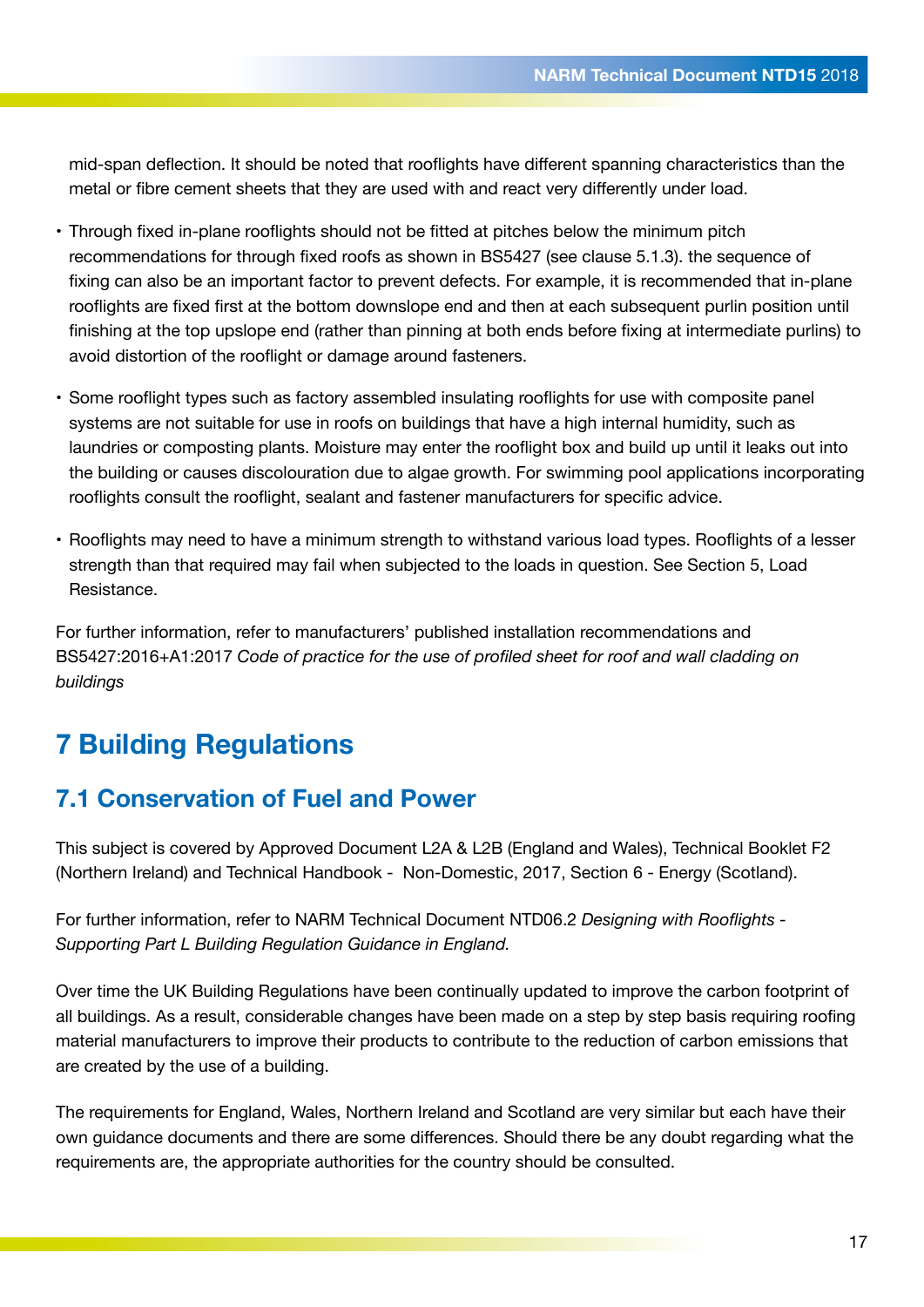All regions of the UK have common requirements for a TER (Target Emission Rate). This will be affected by factors including air tightness and limiting U-values. For a roofing contractor there is a need to understand the basic mandatory requirements and to understand that by changing a specification on rooflight requirements, the building may fail to achieve the TER, giving rise to consequential costs to satisfy the mandatory requirements.

### **7.1.1 Designing with Rooflights to achieve the TER**

The TER is the maximum Carbon Dioxide (CO2) emission rate that is allowable for any new building. It is expressed in terms of the mass of CO2 emitted per year per square metre of the total useful floor area of the building (kg/m2/year). The TER is calculated using an approved software implementation of an NCM (National Calculation Methodology), such as SBEM (Simplified Building Energy Model) - energy calculation program, for a Notional Building of the same size, shape, location, orientation, and usage as the actual building, but with performance of fabric, services and controls all as defined in the guide documents for the country in question.

There has previously been a widely held view that whilst rooflights are an excellent way of bringing the many benefits of natural light into a building, the poorer insulation value allowed more heat to escape compared with the rest of the structure thus increasing the running costs of the building. Research has confirmed this view is wrong. Increased rooflight area will bring more daylight into the building and when this happens the on-site lighting system can be turned down/switched off, saving considerably on the energy to run the building, and more than is lost in heat energy through the rooflights.

A well-designed building will have: -

- 1. 12% 15% of the roof area made up as rooflights providing natural daylight.
- 2. Rooflights that are triple skin or otherwise insulated.
- 3. Electric lighting that is automatically controlled to dim or switch off when satisfactory lighting levels are achieved with natural daylight.

The combination of this building design/specification will provide a major saving - up to 50% - in energy costs to run the building. The natural daylight will also provide a "feel good factor" with people working more efficiently and more effectively.

The use of automatic lighting control is essential to achieve the energy savings demanded by Building Regulations to achieve the TER. Note: manual light switching does not save energy for the BER (Building Emission Rate), since SBEM assumes that normal lights get turned on in the morning and stay on all day until the last person leaves.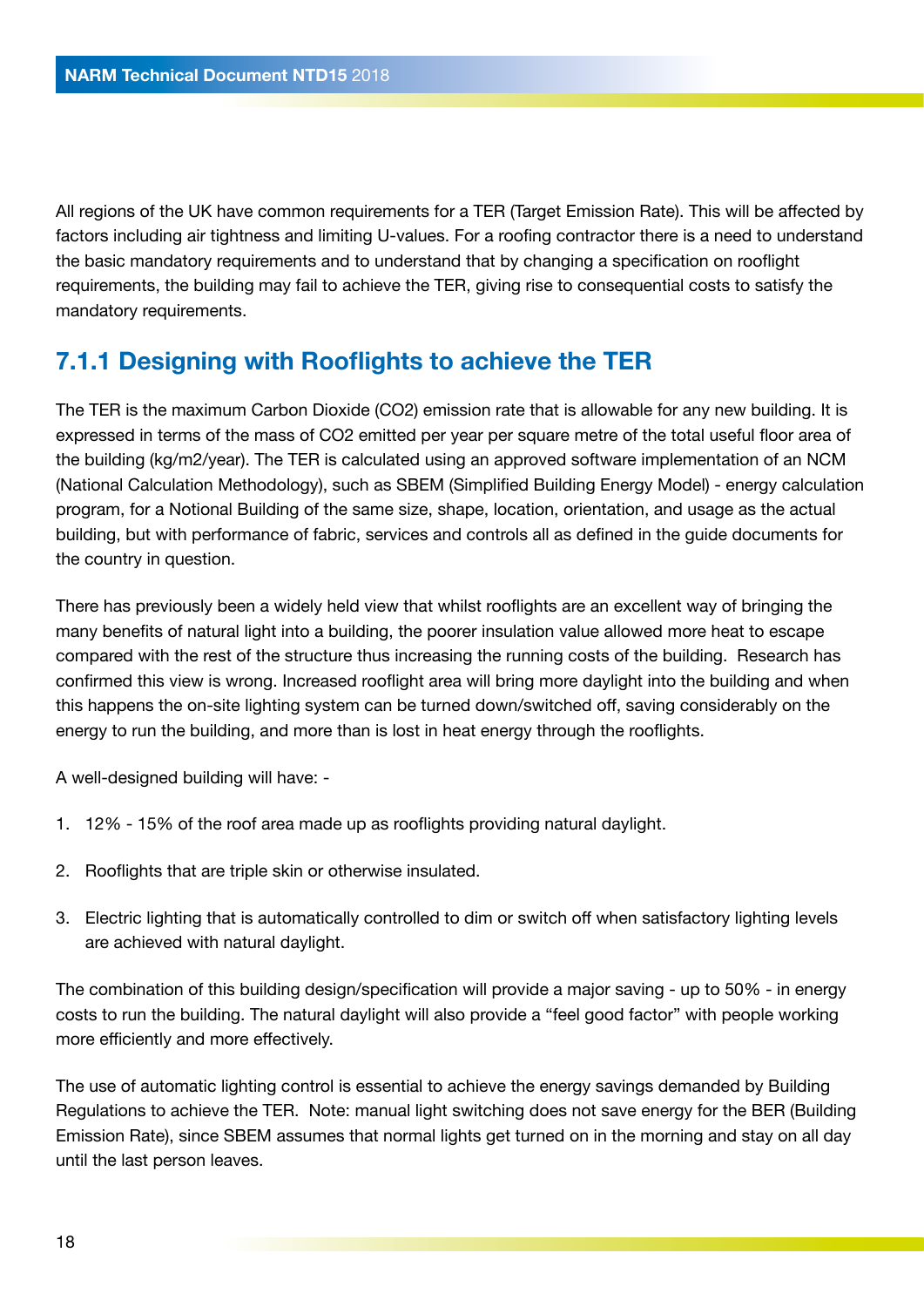### **7.1.2 Limiting U-values for Rooflights**

The U-values shown below are the limits that should not be exceeded other than for specific circumstances such as for buildings that have high internal heat gains from a manufacturing process for example.

| <b>Building type</b>                        | <b>England, Wales</b><br>& Northern Ireland | <b>Scotland</b>                                                 |
|---------------------------------------------|---------------------------------------------|-----------------------------------------------------------------|
| Non-domestic, new build                     | 2.2W/m <sup>2</sup> K                       | 2.0W/m <sup>2</sup> K<br>Shell & fit out: 1.6W/m <sup>2</sup> K |
| Non-domestic,<br>refurbishment & extensions | 1.8W/m <sup>2</sup> K                       | 1.6W/m <sup>2</sup> K                                           |

These limiting U-values for rooflights are based on the glazing being assessed in the vertical orientation, even though rooflights are usually used horizontally. If U-values are quoted for rooflights assessed horizontally (i.e. as they are used), adjustments to the limiting value should be made in accordance with BR443 Conventions for U-value conventions section 11 (adding 0.3 W/m2K for triple skin rooflights); for example, the limiting value for non-domestic new build in England and Wales should be adjusted from 2.2W/m2K to 2.5W/m2K for triple skin rooflights.

This adjustment is explained explicitly in Regulations for England, Wales and Northern Ireland, and also applies to Regulations in Scotland (where paragraphs 6.04 and 6.05 reference guidance in BR443, and the example in 6.A.1 also shows the same adjustment).

There is also a separate requirement in Scottish regulations for a shell and fit out building. This is a building that has been erected before the type and specification of building services such as heating, and ventilation is known. The requirements are more onerous to ensure limitation of CO2 emissions.

The above table defines the worst acceptable performance for rooflights; it should be noted that those within the Notional Building have a higher performance, and if an actual building only complies with the worst acceptable values for building fabric, including rooflights, and services, then it will be considerably poorer performance than the Notional Building and will fail to achieve the TER. Specifiers may therefore opt to specify rooflights with an improved U-value to match or exceed the U-values used in the Notional Building as one way of achieving the TER.

Note that "plastic" rooflights will need to be at least triple skin to achieve the worst- case U-values above. To achieve higher levels of performance, rooflight manufacturers will modify the internal air gap and the internal design of the middle skin. Since there are many inter-related design variables that are critical to achieving the TER, builders and contractors need to be fully aware that changing the specification or the nominated supplier, for whatever reason, could result in them inheriting design responsibility and may result in the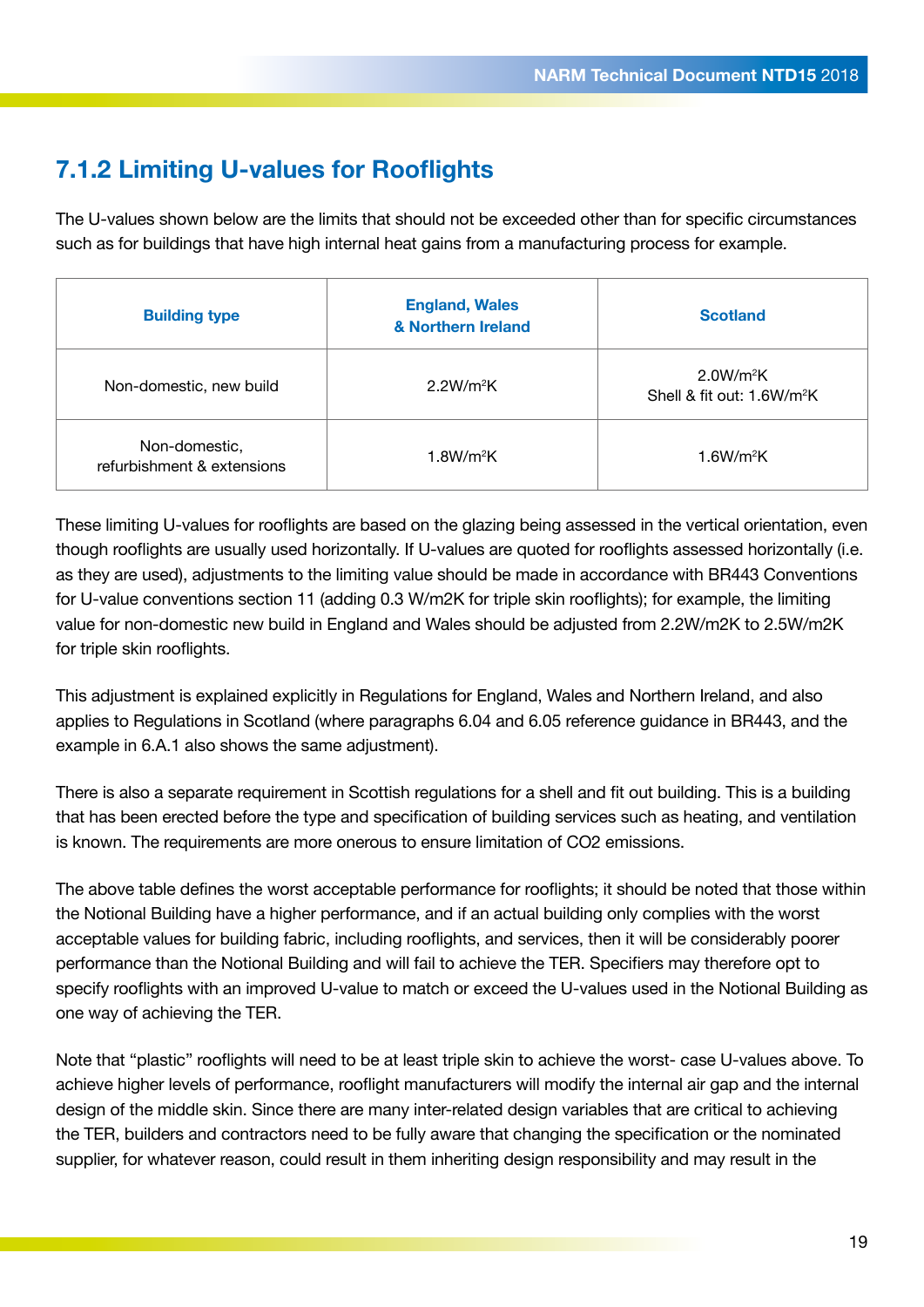completed building failing to meet compliance, thus incurring far greater additional cost to reinstate the correct specification.

### **7.1.3 Rooflights and the Air Pressure Test**

The Regulations for all UK regions require that most buildings that are not dwellings must be tested for air tightness on completion of the building and the worst case acceptable value is 10m $\mathrm{3}/$ hr.m $\mathrm{2}$  at 50 Pa. In Scotland the requirement for a shell and fit-out building is  $7m^3/hr.m^2$  at 50 Pa. All of the roofing and cladding will have an influence on the results of the air pressure test.

For rooflights, attention to the detail of the fixings process is critical. The correct type, size and position of sealants, and correct compression of sealants by using the correct number, position, size and type of fasteners is crucial. It must be noted that in-plane rooflights to match the opaque sheeting of the roof and cladding, have a different performance and fixing specification than the opaque sheeting. This must be observed by the fixers to ensure both water and air tightness. The consequences of failing the air pressure test will mean that remedial work will need to be carried out and be likely to prove very expensive for those concerned.

Building Regulations have been changing periodically over several years; the latest guidance documents from each country are all free to download. A considerable amount of literature has been published with each successive update, and care should be taken to ensure current guidance is followed.

### **7.1.4 Solar Gain**

Solar gain is often a benefit, countering any additional heat loss due to poorer insulation of the rooflight compared to surrounding opaque sheeting, but care should be taken to avoid direct solar glare, or excessive solar gain which could lead to solar overheating. Care should always be taken if the rooflight area exceeds 18% to 20% of the roof or where there are particularly high process gains.

### **7.2 Fire Safety**

Approved Document B (England and Wales), Technical Booklet E (Northern Ireland) and Technical Handbook, 2017, Non-Domestic – Fire (Scotland).

Section B2 (England and Wales), Section 3 (Northern Ireland) and Clause 2.5.1 and Annex 2.E (Scotland) covers internal fire spread and apply to linings of roofs and walls; in general, these are fire resistance requirements to BS476 Part 7 or to BS EN13501 Part 1.

Section B4 (England and Wales), Section 5 (Northern Ireland) and Clause 2.8 and Annex 2.F (Scotland) covers external fire spread and apply to external coverings of roofs and walls; in general, these are fire resistance requirements to BS476 Part 3 or to BS EN13501 Part 5.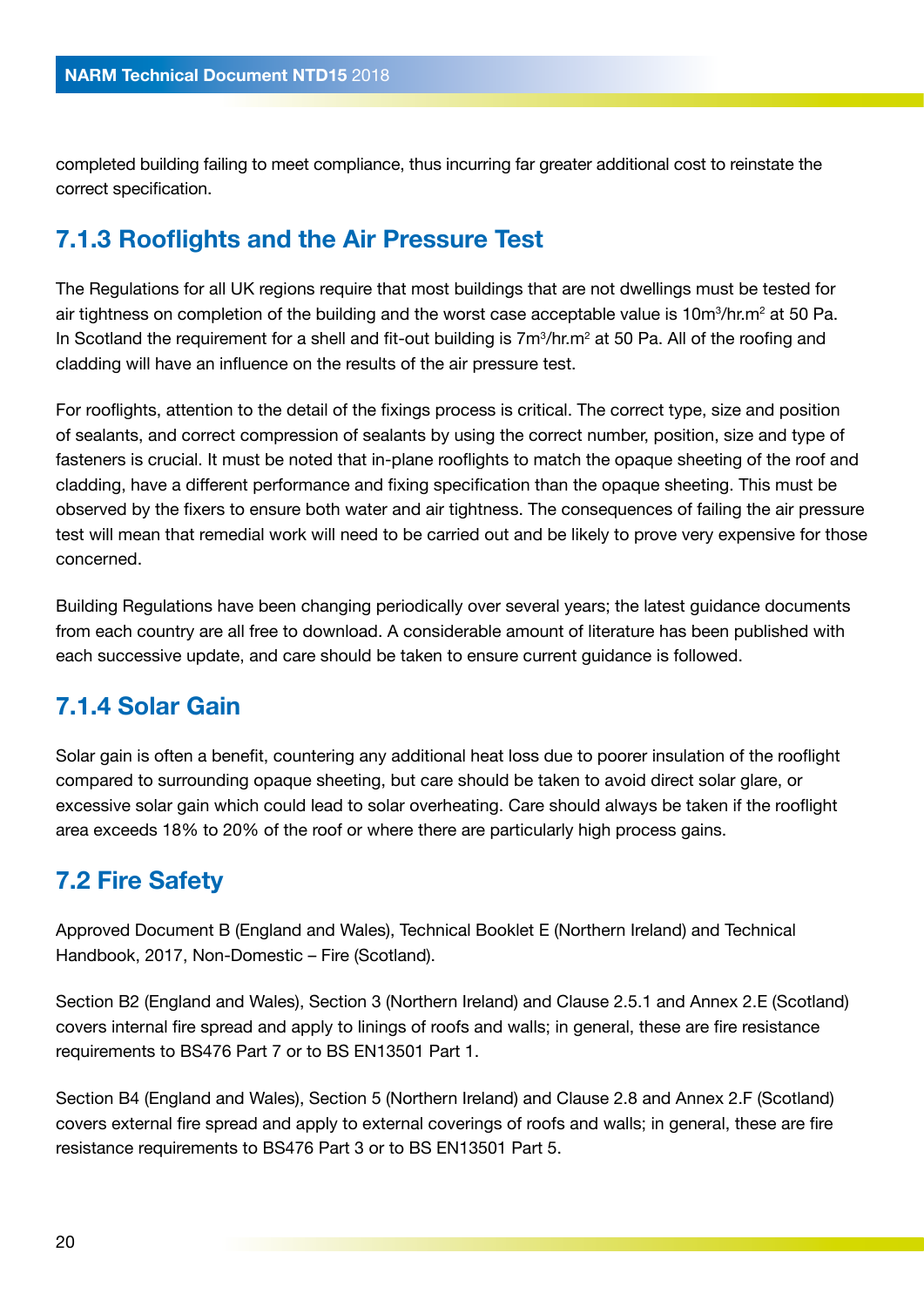The normal requirement for non-domestic applications in England, Wales and Northern Ireland is that:

- a rooflight liner should achieve either Class 1 to BS476 part 7 or Class C-s3,d2 to EN13501 part 1 (the requirements which apply to the inner skin of the whole ceiling) or achieve Tp(a).
- a rooflight outer skin should achieve either AC to BS476 part 3 or BROOF(t4) to EN13501 part 5 (the requirements which apply to the outer skin of the whole roof) or achieve Tp(a).

There are no restrictions on use of these materials for roofs except for certain limitations within 1.5m of a compartment wall.

There are concessions to allow use of lower ratings if the area of each rooflight is small, and rooflights are sufficiently well separated, and not within 6m of a boundary.

A single skin rooflight must meet the requirements for both the inner ceiling and outer roof surfaces.

For most non-domestic applications in Scotland, the requirements can be summarised as follows:

- a rooflight liner is defined as low, medium or high risk, with required performance depending on application. For many non-domestic applications, ceilings should be medium risk (see Table 2.4 & clause 2.5.1) which requires a rooflight liner to achieve either Class 1 to BS476 part 7 or Class C-s3,d2 to EN13501 part 1 or Tp(a) (see Table 2.20, Annex 2.E), although low risk materials are required in certain applications, and high risk materials can be used in limited applications.
- a rooflight outer skin is defined as low, medium or high vulnerability, with required performance depending on application. Generally rooflights which achieve either AC to BS476 part 3 or BROOF(t4) to EN13501 part 5 , and certain specifications of thermoplastic sheet are defined as low vulnerability (see Table 2.23, Annex 2.F), and can be used without restriction (see Clause 2.8.1)

With some rooflight materials (typically GRP), different fire-retardant grades can be specified to meet the different requirements for inner and outer sheets. For other materials, (typically polycarbonate) the same grade of material is usually supplied for both inner and outer skins.

For further information, refer to NARM Technical Document NTD13 *Recommendations for good practice – fire performance of rooflight components* and NARM Quickguide 02 *Fire safety and rooflights: a summary of the regulations.*

# **8 Maintenance**

It is generally considered good practice to include rooflights in a regular maintenance regime, typically involving annual and post-storm inspection, to avoid dirt build up and maintain good light transmission. Under no circumstances should rooflights, new or old, be walked on.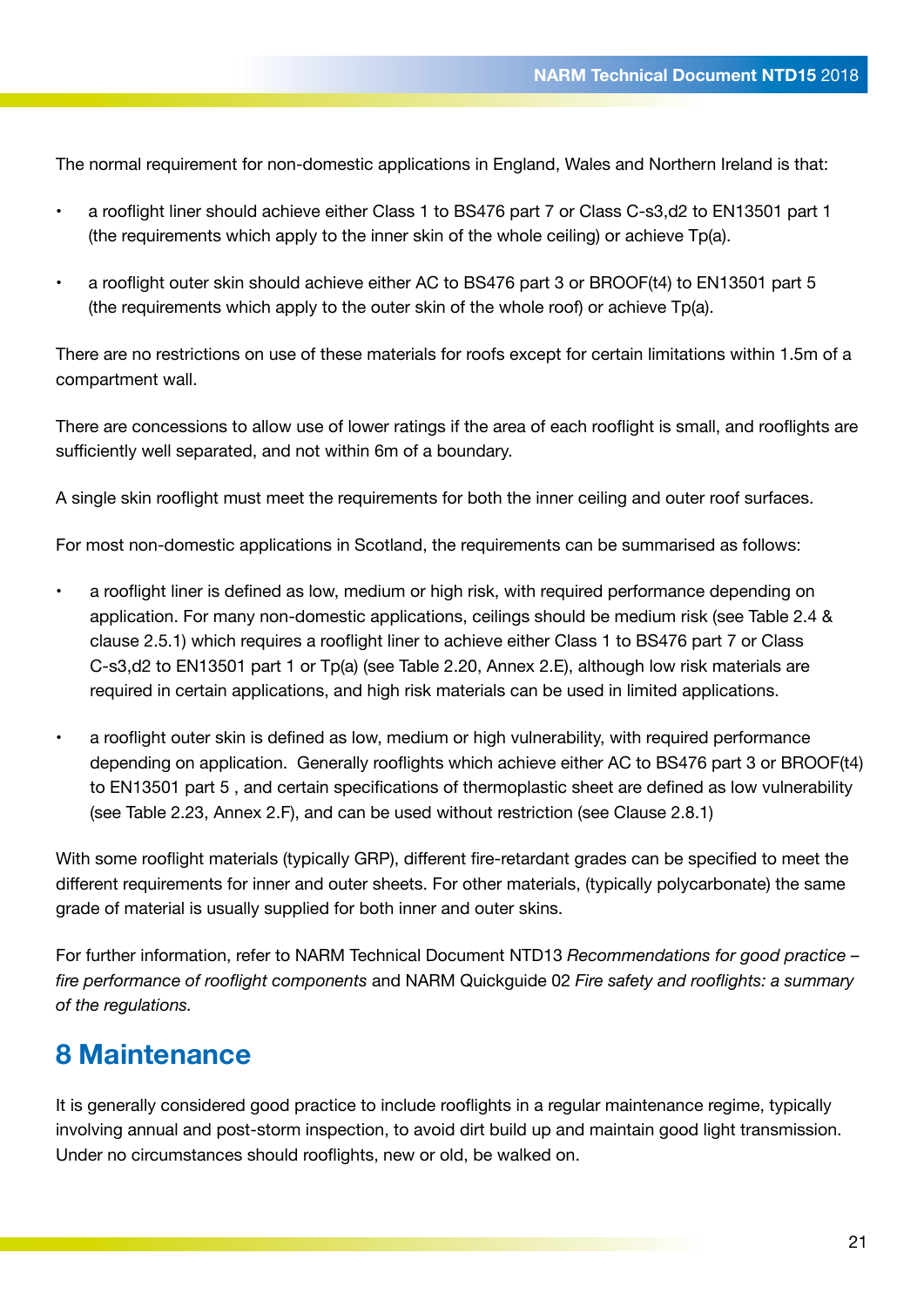An inspection regime should form part of the operations and maintenance programme for the building, with safety as its primary concern in accordance with CDM requirements. An inspection should look for obvious damage, accumulation of dirt or debris, discolouration, loose fasteners or accumulations of condensation in unexpected areas. Should a maintenance issue be identified then a safe method of remedial works should be determined prior to any work commencing. Where possible, manufacturer's recommendations should be followed.

Cleaning of rooflights generally is accomplished with water and a weak or mild detergent solution. Abrasive cleaning substances or tools must never be used as these could seriously affect rooflight performance and compromise durability. High pressure jet washing should always be avoided as this has a high probability of disturbing weather seals or driving dirt and moisture into the system and may also damage the rooflight surface.

Always refer to manufacturers for maintenance recommendations. If damage to a rooflight is evident the manufacturer should be consulted.

If in any doubt and unless proven otherwise any rooflight should be considered as fragile and the appropriate safety precautions taken before accessing the roof. It is essential that all inspection procedures, cleaning operations or working on the roof is carried out only by operatives fully trained in safe methods of working at height.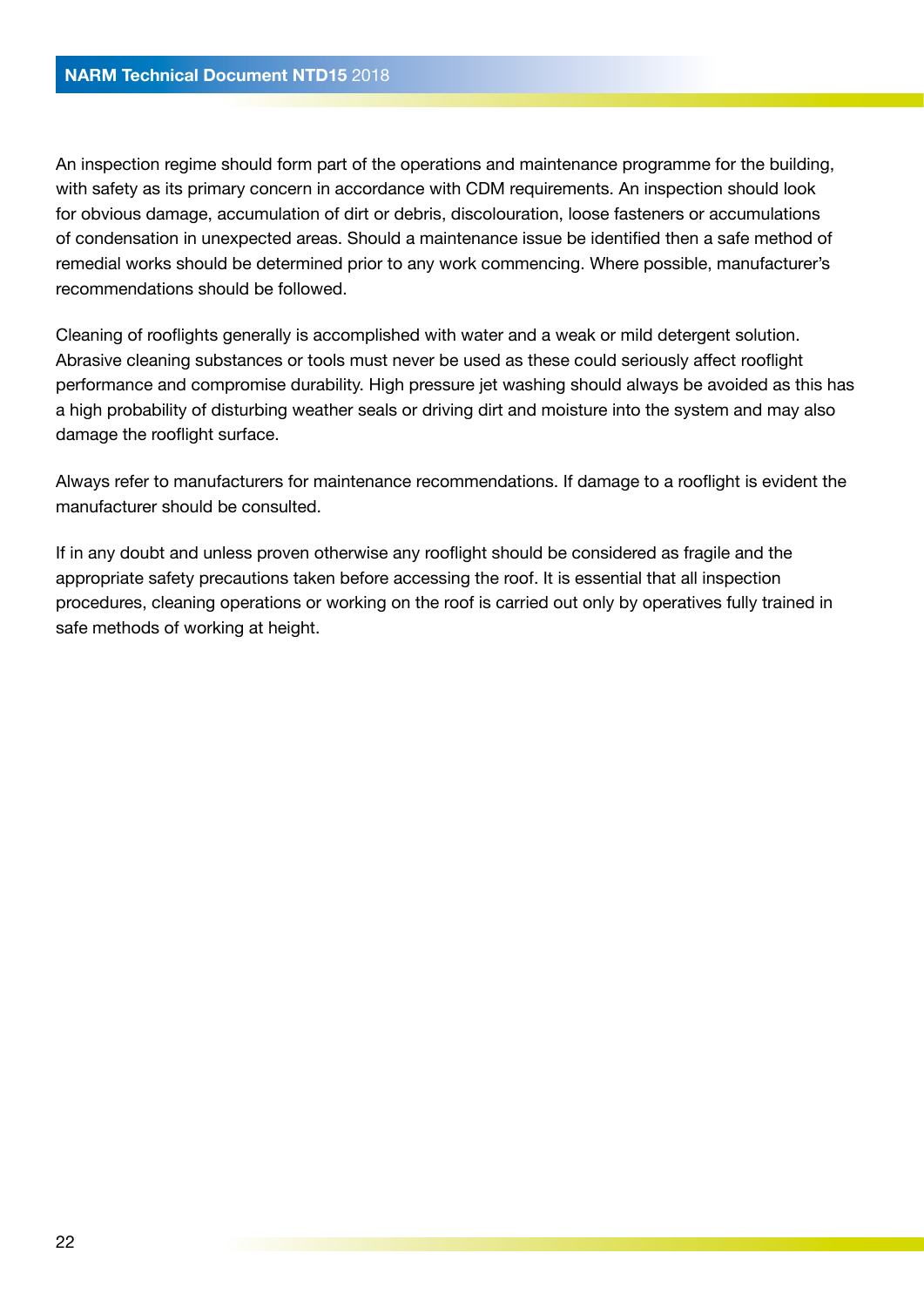### **9 References**

#### **Advisory Committee for Roofsafety**

ACR[M]001 *Test for Non-Fragility of Large Element Roofing Assemblies* ACR[CP]001 *Recommended Practice for Work on Profiled Sheeted Roofs* ACR[CP]002 *Guidance Note for Safe Working on Fragile Roofs or Roofs with Fragile Elements* 

#### **BRE**

BR443 *Conventions for U-value conventions*

#### **British Standards**

BS5427:2016+A1:2017 *Code of practice for the use of profiled sheet for roof and wall cladding on buildings*

#### **European Standards**

BS EN 1991-1-1 *Eurocode 1: Actions on structures Part 1: General actions. Densities, self-weight, imposed loads for buildings*

#### **Health and Safety Executive**

HSG 33 *Health and Safety in Roofwork*

#### **National Association of Rooflight Manufacturers**

NTD01.2 *An Introduction to Natural Daylight Design through Rooflighting* NTD03 *Application of ACR[M]001 'Test for Non-Fragility of Large Element Roofing Assemblies' to GRP Profiled Rooflight Sheeting* NTD06.2 *Designing with Rooflights, Supporting Part L Building Regulation Guidance in England; Approved Documents L1A, L1B, L2A and L2B (2013 editions)* NTD08 *Guidance on Non-Fragility for Specifiers of In-Plane Rooflights* NTD09 *Rooflights: Glass, Polycarbonate or GRP?* NTD13 *Recommendations for Good Practice – Fire Performance of Rooflight Components*

#### **National Federation of Roofing Contractors**

NFRC Technical Bulletin 36 *Performance standards for butyl strip sealants in metal clad buildings* NFRC Technical Bulletin 44 *Profiled metal roof sheeting: Correct method of applying sealant at 4 way lap location*

#### **Metal Cladding & Roofing Manufacturers Association**

GD 19 *Effective sealing of end lap details in metal roofing constructions*